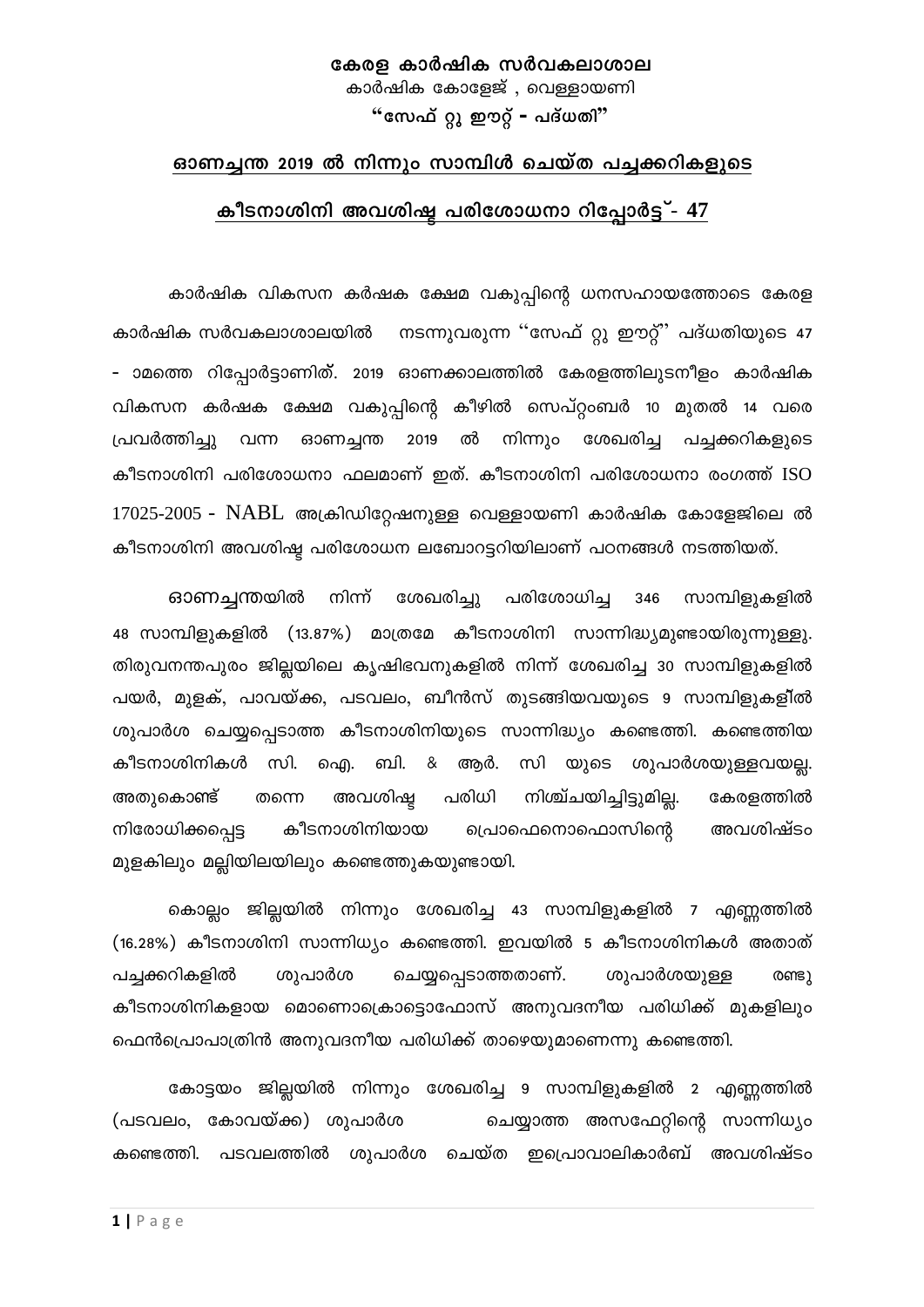#### കേരള കാർഷിക സർവകലാശാല കാർഷിക കോളേജ് , വെള്ളായണി "സേഫ് റ്റു ഈറ്റ് - പദ്ധതി"

അനുവദനീയ പരിധിക്ക് താഴേയുമാണ്. എറണാകുളം ജില്ലയിലെ 60 സാമ്പിളുകൾ പരിശോധിച്ചവയിൽ 15 സാമ്പിളുകളിൽ കീടനാശിനി അവശിഷ്ടം കണ്ടെത്തുകയും അവയിൽ 14 എണ്ണത്തിലും ശുപാർശ ചെയ്യപ്പെടാത്ത താണെന്നു കണ്ടെത്തുകയുണ്ട ായി. കാരറ്റിൽ കണ്ടെത്തിയ അസെറ്റാമിപ്രിഡ് അനുവദനീയ പരിധിക്ക് മുകളിലാണ്.

ശേഖരിച്ച കത്തിരി സാമ്പിളുകളിൽ ഇടുക്കിയിൽ നിന്നും കണ്ടെത്തിയ തയാക്ലൊപ്രിഡ് അനുവദനീയ പരിധിക്കു താഴെയായിരുന്നു. ബാക്കി പച്ചക്കറി സാമ്പിളുകളിൽ വിശാംഷം കണ്ടെത്തിയിട്ടില്ല. തൃശ്ശൂർ ജില്ലയിൽ നിന്നും ലഭിച്ച സാമ്പിളുകളിലും, പച്ചക്കറികളിൽ ഏകദേശം  $9\%$ പാലക്കാട് ജില്ലയിലെ 5% സാമ്പിളുകളിലും അവശിഷ്ട സാന്നിധ്യം കണ്ടെത്തി.

ജില്ലയിലെ പാവയ്ക്കയും കോഴിക്കോട് ജില്ലയിലെ മലപ്പുറം പയർ സാമ്പിളിലും മാത്രമേ കീടനാശിനി അവശിഷ്ടം കണ്ടെത്തിയുള്ളു. അവ രണ്ടുo ശുപാർശ ചെയ്യപ്പെടാത്ത കീടനാശിനികളാണ്. കാസർകോട് നിന്ന് ലഭിച്ച സാമ്പിളുകളിൽ 3 എണ്ണത്തിൽ നിഷ്കർഷിക്കപെടാത്ത കീടനാശിനി അവശിഷ്ടം കണ്ടെത്തുകയുണ്ടായി.

പത്തനംതിട്ട, ആലപ്പുഴ, കണ്ണൂർ, വയനാട് എന്നീ ജില്ലകളിൽ നിന്നു ശേഖരിച്ച സാമ്പിളുകളിൽ ഒന്നും തന്നെ കീടനാശിനി അവശിഷ്ട വിഷാംശം ഉണ്ടായിരുന്നില്ല. പരിശോധിച്ച പച്ചക്കറികളിൽ ചുവന്ന ചീര, കുംബളം, ബീറ്റ് റൂട്ട്, വഴുതന, കാബേജ്, കോളീഫ്ളവർ, കറിവേപ്പില, മുരിങ്ങയ്ക്ക, നെല്ലിക്ക, ചേന, ചേമ്പ, സവാള, ചെറിയ ഉള്ളി, പച്ചപപ്പായ, ഉരുളകിഴങ്ങു, മത്തങ്ങ, സലാഡ് വെള്ളരി എന്നിവ കീടനാശിനി അവശിഷ്ട വിഷരഹിതമാണെന്നു കണ്ടെത്തി.

#### ഓണചുന്തയിലെ പച്ചക്കറികളിൽ അടങ്ങിയിരിക്കുന്ന കീടനാശിനി പടിക  $1<sub>1</sub>$ സാന്നിധ്യം:

| വിള              | കീടനാശിനി<br>കണ്ടെത്തിയ                    | കീടനാശിനി ബോർഡിന്റെ |                                                                                            |                                         |
|------------------|--------------------------------------------|---------------------|--------------------------------------------------------------------------------------------|-----------------------------------------|
|                  | സാമ്പിളുകളുടെ<br>മൊത്തം<br>എണ്ണം/<br>എണ്ണം | ശുപാർശ ഉള്ളവ        | ശുപാർശ<br>ഇല്ലാത്തവ                                                                        | പരാമർശങ്ങൾ                              |
| സാമ്പാർ<br>മുളക് | 7/20                                       |                     | അസഫേറ്<br>പ്രോഫെനോഫോസ്<br><i></i> ഒമെതോവേറ്<br>കാർബെൻഡാസിം<br>മെറ്റാലക്സിൽ<br>പ്രൊപികൊനസൊൾ | അനുവദനീയ<br>പരിധി<br>നിശ്ചയിച്ചിട്ടില്ല |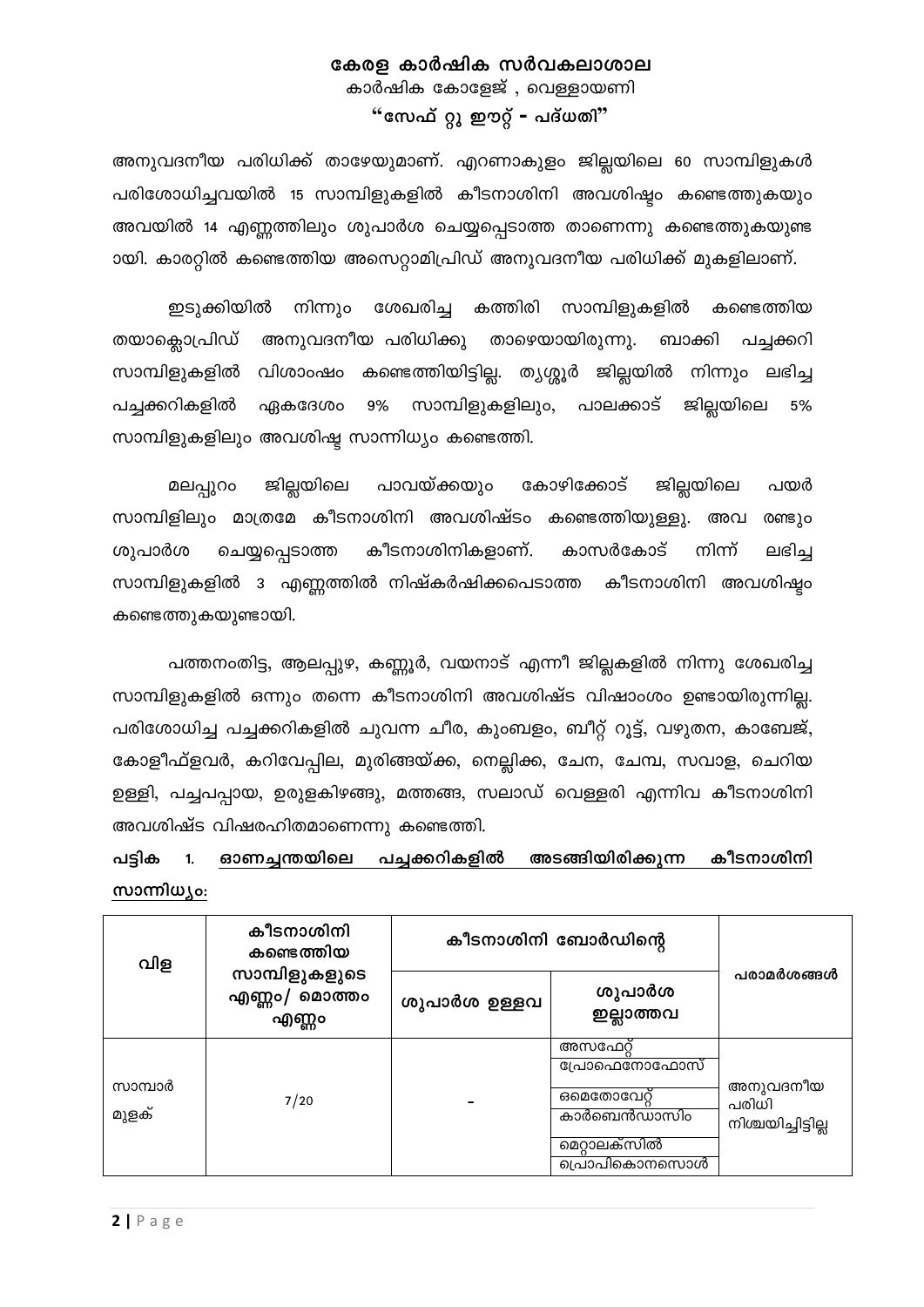കാർഷിക കോളേജ് , വെള്ളായണി

|            |      | മൊണൊക്രോടോ     |                               | അനുവദനീയ           |
|------------|------|----------------|-------------------------------|--------------------|
|            |      | ഫാസ്           |                               | പരിധിക്കു          |
| പച്ച മുളക് | 3/10 |                |                               | മുകളിൽ             |
|            |      |                | ക്ലോർപയറിഫോസ്                 | അനുവദനീയ           |
|            |      |                |                               | പരിധി              |
|            |      |                |                               | നിശ്ചയിച്ചിട്ടില്ല |
|            |      |                | സൈഫ്ളൂത്രിൻ                   | അനുവദനീയ           |
| കോവയ്ക്ക   | 3/16 |                | ഇമിഡാക്ലോപ്രിഡ്               | പരിധി              |
|            |      |                | അസഫേറ്റ്                      | നിശ്ചയിച്ചിട്ടില്ല |
|            |      |                | തയോമെതോക്സാം                  |                    |
|            |      |                | കാർബെൻഡാസിം                   | അനുവദനീയ           |
| പീച്ചിങ്ങ  | 1/3  |                |                               | പരിധി              |
|            |      |                | അസഫേറ്റ്                      | നിശ്ചയിച്ചിട്ടില്ല |
| പടവലം      |      |                |                               | <u>അനുവദനീയ്</u>   |
|            |      |                | അസഫേറ്റ്                      | പരിധി              |
|            |      |                |                               | നിശ്ചയിച്ചിട്ടില്ല |
|            |      | ഇപ്രോവാലികാർബ് |                               | അനുവദനീയ           |
|            | 6/21 |                |                               | പരിധിക്കു<br>താഴെ  |
|            |      |                | ഒമെതോവേറ്റ്                   |                    |
|            |      |                |                               | അനുവദനീയ<br>പരിധി  |
|            |      |                | ക്ലോർപയറിഫോസ്                 | നിശ്ചയിച്ചിട്ടില്ല |
|            |      |                |                               |                    |
| പാവയ്ക്ക   |      |                | തയോമെതോക്സാം<br>ക്ലോർപയറിഫോസ് |                    |
|            |      |                |                               |                    |
|            |      |                | കാർബെൻഡാസിം                   |                    |
|            | 7/31 |                | ബുപ്രോഫെസിൻ                   | അനുവദനീയ           |
|            |      |                |                               | പരിധി              |
|            |      |                | അസഫേറ്റ്                      | നിശ്ചയിച്ചിട്ടില്ല |
|            |      |                | എത്തയോൺ                       |                    |
|            |      |                | ഇമിഡാക്ലോപ്രിഡ്               |                    |
|            |      |                |                               |                    |
| വെള്ളരി    | 3/24 |                | ക്ലോർപയറിഫോസ്                 | അനുവദനീയ<br>പരിധി  |
|            |      |                | അസഫേറ്റ്                      | നിശ്ചയിച്ചിട്ടില്ല |
| തക്കാളി    |      |                |                               | അനുവദനീയ           |
|            |      |                | കാർബെൻഡാസിം                   | പരിധി              |
|            |      |                |                               | നിശ്ചയിച്ചിട്ടില്ല |
|            |      |                |                               | അനുവദനീയ           |
|            | 4/25 | ഫെനാമിഡോൺ      |                               | പരിധിക്കു          |
|            |      |                |                               | താഴെ               |
|            |      |                |                               | അനുവദനീയ           |
|            |      |                | ഫെൻപ്രോപാത്രിൻ                | പരിധി              |
|            |      |                |                               | നിശ്ചയിച്ചിട്ടില്ല |
| പയർ        |      |                | മൊണൊക്രോടോ                    |                    |
|            |      |                | ഫാസ്                          |                    |
|            |      |                | കാർബെൻഡാസിം                   |                    |
|            | 5/17 |                |                               | അനുവദനീയ<br>പരിധി  |
|            |      |                | ക്ലോർപയറിഫോസ്                 | നിശ്ചയിച്ചിട്ടില്ല |
|            |      |                | അസഫേറ്റ്                      |                    |
|            |      |                |                               |                    |
|            |      |                | പ്രോഫെനോഫോസ്                  |                    |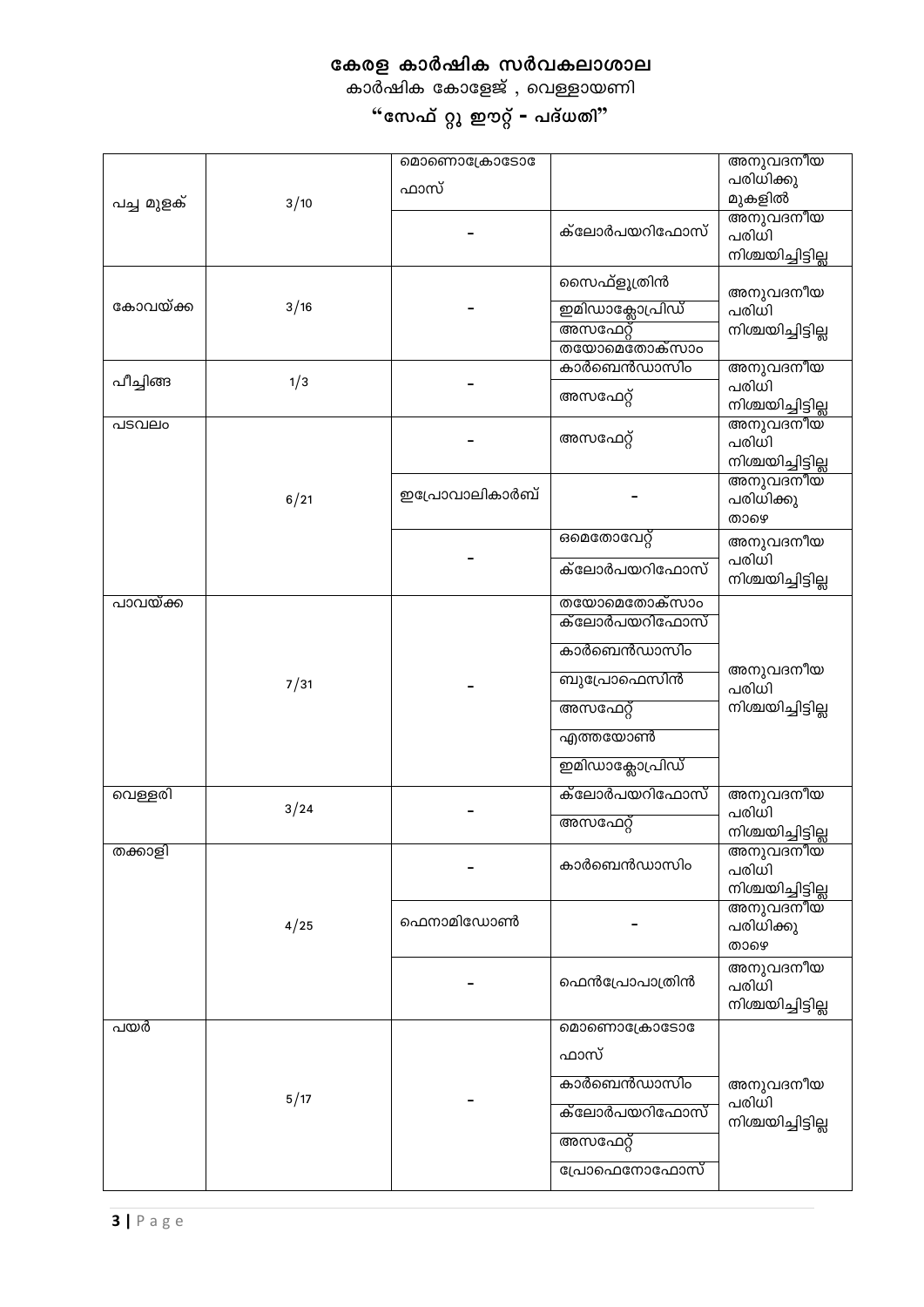കാർഷിക കോളേജ് , വെള്ളായണി

"സേഫ് റ്റു ഈറ്റ് - പദ്ധതി"

| മല്ലിയില     | 1/1  |                  | പ്രോഫെനോഫോസ്         | അനുവദനീയ<br>പരിധി<br>നിശ്ചയിച്ചിട്ടില്ല |
|--------------|------|------------------|----------------------|-----------------------------------------|
| കത്തിരി      | 1/17 | തയാക്ലോർപ്രിഡ്   |                      | അനുവദനീയ<br>പരിധിക്കു<br>താഴെ           |
| വാളരി<br>പയർ | 1/1  |                  | ലാംഡാ<br>സൈഹാലോത്രിൻ | അനുവദനീയ<br>പരിധി<br>നിശ്ചയിച്ചിട്ടില്ല |
| കാരറ്റ്      | 1/9  | അസറ്റാമിപ്രിട്ട് |                      | അനുവദനീയ<br>പരിധിക്കു<br>മുകളിൽ         |
| അമര പയർ      | 1/6  |                  | പ്രോഫെനോഫോസ്         | അനുവദനീയ<br>പരിധി<br>നിശ്ചയിച്ചിട്ടില്ല |
| മാങ്ങ        | 1/1  |                  | അസഫേറ്റ്             | അനുവദനീയ<br>പരിധി<br>നിശ്ചയിച്ചിട്ടില്ല |
| വെണ്ട        |      | ഫെൻപ്രോപാത്രിൻ   |                      | അനുവദനീയ<br>പരിധിക്കു<br>താഴെ           |
|              | 2/29 | അസറ്റാമിപ്രിട്ട് |                      | അനുവദനീയ<br>പരിധിക്കു<br>താഴെ           |
|              |      |                  | അസഫേറ്റ്             | അനുവദനീയ<br>പരിധി<br>നിശ്ചയിച്ചിട്ടില്ല |

#### പട്ടിക 2. <u>ഓണച്ചന്ത സാമ്പിളുകളിലെ കീടനാശിനി അവശിഷ്ട തോത്:</u>

|                | 1. തിരുവനന്തപുരം ജില്ല |                      |                          |                                         |                                                                                                                         |  |
|----------------|------------------------|----------------------|--------------------------|-----------------------------------------|-------------------------------------------------------------------------------------------------------------------------|--|
| നം             | ഇനം                    | സ്ഥലം                | കണ്ടെ ത്തിയ<br>കീടനാശിനി | കീടനാശി<br>നിയുടെ<br>അളവ്<br>(പി.പി.എം) | പരാമർശങ്ങൾ                                                                                                              |  |
|                | പയർ                    | പള്ളിച്ചൽ<br>കൃഷിഭവൻ | മൊണൊക്രോടോഫോസ്           | 1.47                                    | ശുപാർശ<br>ചെയ്തിട്ടില്ലാത്ത<br>കീടനാശിനി<br>(ചുവപ്പ്<br>വിഭാഗത്തിൽപെട്ടത്),<br>അനുവദനീയ<br>പരിധി<br>നിശ്ചയിച്ചിട്ടില്ല  |  |
| $\overline{2}$ | വെണ്ട                  |                      | ஜ                        | ഇല്ല                                    | ഇല്ല                                                                                                                    |  |
| 3              | വെള്ളരി                |                      | ക്ലോർപയറിഫോസ്            | 0.05                                    | ശുപാർശ<br>ചെയ്തിട്ടില്ലാത്ത<br>കീടനാശിനി<br>(മഞ്ഞ<br>വിഭാഗത്തിൽ<br>പെട്ടത്),<br>പരിധി<br>അനുവദനീയ<br>നിശ്ചയിച്ചിട്ടില്ല |  |
| 4              | മുളക്                  |                      | അസഫേറ്റ്                 | 0.44                                    | ശുപാർശ<br>ചെയ്തിട്ടില്ലാത്ത<br>കീടനാശിനി<br>(നീല<br>വിഭാഗത്തിൽ<br>പെട്ടത്),                                             |  |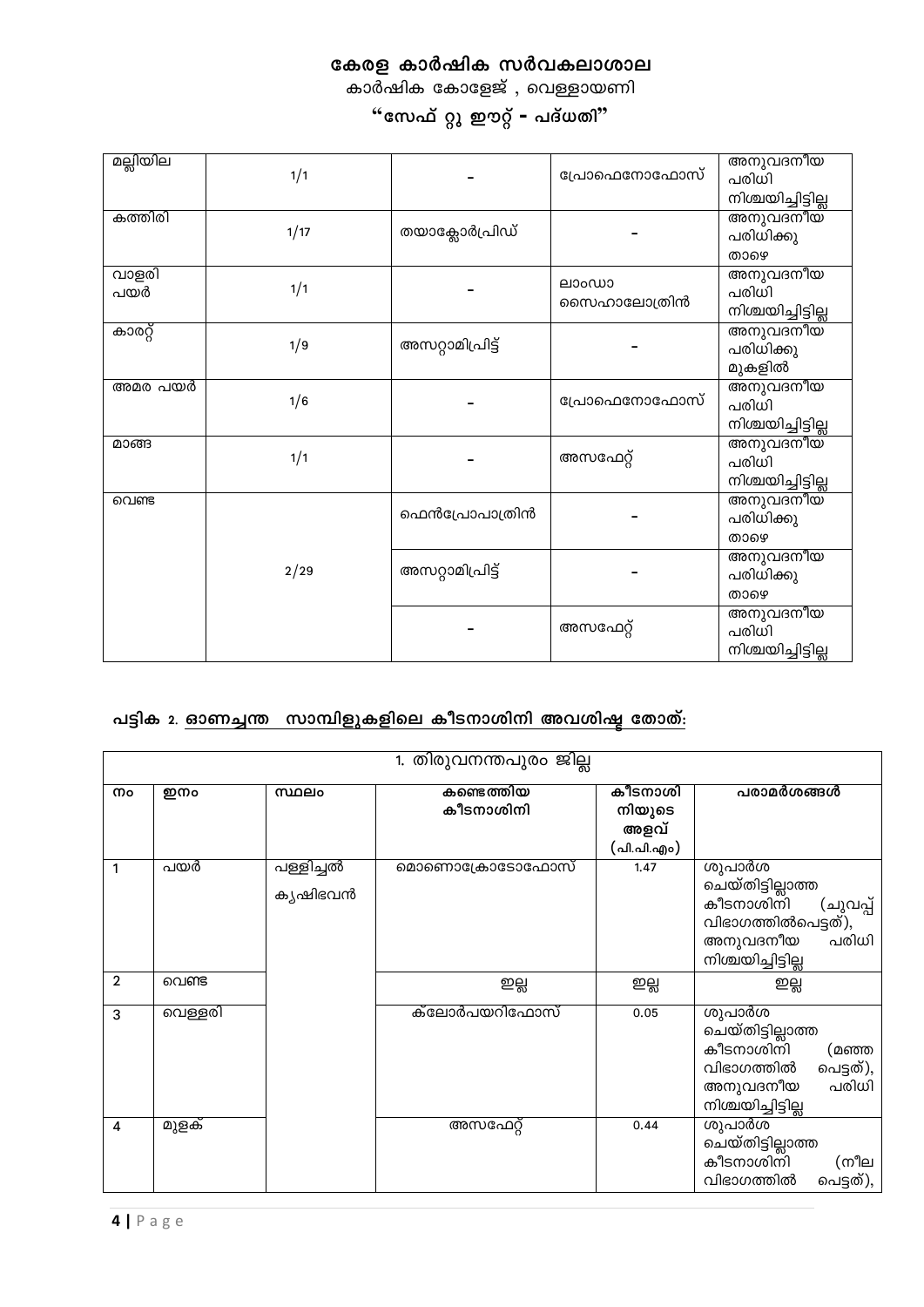കാർഷിക കോളേജ് , വെള്ളായണി

|                  |                  |           |                                                    |      | അനുവദനിയ<br>പരിധി<br>നിശ്ചയിച്ചിട്ടില്ല                                                                                     |
|------------------|------------------|-----------|----------------------------------------------------|------|-----------------------------------------------------------------------------------------------------------------------------|
|                  |                  |           | പ്രോഫെനോഫോസ്<br>(കേരളത്തിൽ നിരോധിച്ച<br>കീടനാശിനി) | 1.04 | ശുപാർശ<br>മെയ്തിട്ടില്ലാത്ത<br><br>കീടനാശിനി<br>(മഞ്ഞ<br>വിഭാഗത്തിൽ<br>പെട്ടത്),<br>പരിധി<br>അനുവദനീയ<br>നിശ്ചയിച്ചിട്ടില്ല |
| 5                | അമര പയർ          |           | ஜ                                                  | ஜத   | ஜத                                                                                                                          |
| $\bf 6$          | പാവയ്ക്ക         |           | ഇല്ല                                               | ஜ    | ஜத                                                                                                                          |
| $\overline{7}$   | ற்ணி             | വെങ്ങാനൂർ | ഇല്ല                                               | ஜ    | ഇല്ല                                                                                                                        |
| $\bf 8$          | വെണ്ട            | കൃഷിഭവൻ   | ஜ                                                  | ஜத   | ஜத                                                                                                                          |
| $\boldsymbol{9}$ | കത്തിരി          |           | ഇല്ല                                               | ஜ    | ஜத                                                                                                                          |
| 10               | മുളക്            |           | ഇല്ല                                               | ஜத   | ஜத                                                                                                                          |
| 11               | സാലഡ്<br>വെള്ളരി |           | ഇല്ല                                               | ஜத   | ஜத                                                                                                                          |
| 12               | പാവയ്ക്ക         |           | ക്ളോർപയറിഫോസ്                                      | 0.07 | ശുപാർശ<br>ചെയ്തിട്ടില്ലാത്ത<br>കീടനാശിനി<br>(മഞ്ഞ<br>വിഭാഗത്തിൽ<br>പെട്ടത്),<br>പരിധി<br>അനുവദനീയ<br>നിശ്ചയിച്ചിട്ടില്ല     |
| 13               | കോവയ്ക്ക         |           | ഇല്ല                                               | ஜ    | ஜத                                                                                                                          |
| 14               | കറിവേപ്പില       | തിരുപുറം  | ഇല്ല                                               | ஜ    | ஜத                                                                                                                          |
| 15               | ബീൻസ്            | കൃഷിഭവൻ   | ഇല്ല                                               | ஜ்   | ஜத                                                                                                                          |
| 16               | കോവയ്ക്ക         |           | ഇല്ല                                               | ஜ்   | ஜத                                                                                                                          |
| 17               | വഴുതന            |           | ഇല്ല                                               | ஜத   | ஜத                                                                                                                          |
| 18               | വെണ്ട            | പാറശ്ശാല  | ഇല്ല                                               | ஐ்   | ഇല്ല                                                                                                                        |
| 19               | മുളക്            | കൃഷിഭവൻ   | ஜ்                                                 | ஜ    | ஜ                                                                                                                           |
| 20               | പടവലം            |           | ഒമെതോവേറ്റ്                                        | 0.08 | ശുപാർശ<br>ചെയ്തിട്ടില്ലാത്ത<br>കീടനാശിനി<br>(മഞ്ഞ<br>വിഭാഗത്തിൽ<br>പെട്ടത്),<br>പരിധി<br>അനുവദനീയ<br>നിശ്ചയിച്ചിട്ടില്ല     |
| 21               | ബീൻസ്            |           | കാർബെൻഡാസിം                                        | 0.66 | ശുപാർശ<br>ചെയ്തിട്ടില്ലാത്ത<br>കീടനാശിനി,<br>(പച്ച<br>വിഭാഗത്തിൽ<br>പെട്ടത്),<br>പരിധി<br>അനുവദനീയ<br>നിശ്ചയിച്ചിട്ടില്ല    |
| 22               | നെല്ലിക്ക        |           | ഇല്ല                                               | ஜத   | ஜ                                                                                                                           |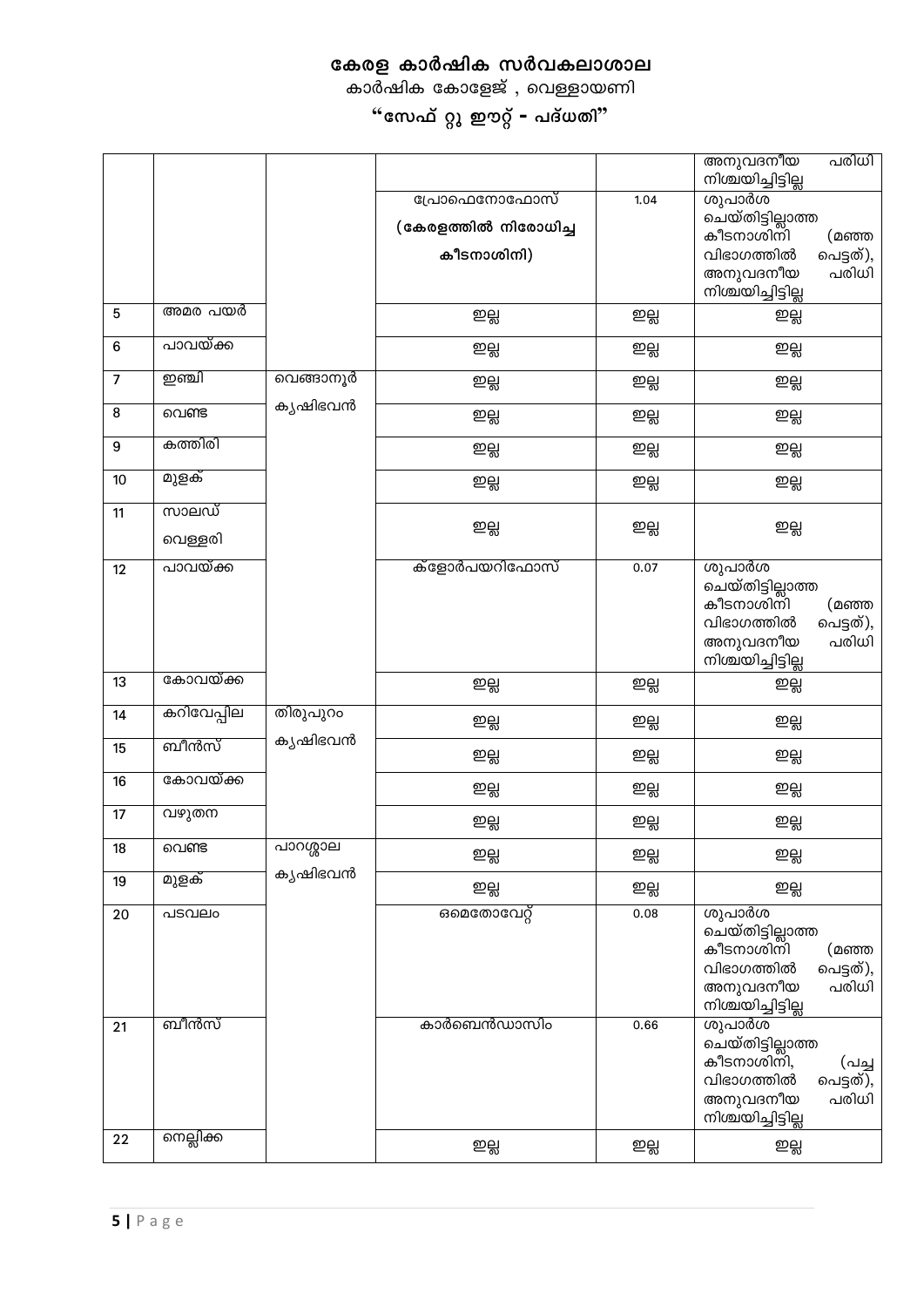കാർഷിക കോളേജ് , വെള്ളായണി

| 23 | കോളിഫ്ളവ                                 |                                           |                                                    |       |                                                                                                                          |
|----|------------------------------------------|-------------------------------------------|----------------------------------------------------|-------|--------------------------------------------------------------------------------------------------------------------------|
|    | ർ                                        |                                           | ஜ                                                  | ஜத    | ஜ்                                                                                                                       |
| 24 | മുളക്                                    | കോപറേറ്റീവ്<br>സൊസെയ്റ്റി<br>, നെല്ലിമൂട് | ഒമെതോവേറ്റ്                                        | 0.052 | ശുപാർശ<br>ചെയ്തിട്ടില്ലാത്ത<br>കീടനാശിനി<br>(മഞ്ഞ<br>വിഭാഗത്തിൽ<br>പെട്ടത്),<br>അനുവദനീയ<br>പരിധി<br>നിശ്ചയിച്ചിട്ടില്ല  |
| 25 | പാവയ്ക്ക                                 |                                           | കാർബെൻഡാസിം                                        | 0.08  | ശുപാർശ<br>ചെയ്തിട്ടില്ലാത്ത<br>കീടനാശിനി,<br>(പച്ച<br>വിഭാഗത്തിൽ<br>പെട്ടത്),<br>പരിധി<br>അനുവദനീയ<br>നിശ്ചയിച്ചിട്ടില്ല |
|    |                                          |                                           | ബുപ്രോഫെസിൻ                                        | 0.07  | ശുപാർശ<br>ചെയ്തിട്ടില്ലാത്ത<br>കീടനാശിനി<br>(നീല<br>വിഭാഗത്തിൽ<br>പെട്ടത്),<br>പരിധി<br>അനുവദനീയ<br>നിശ്ചയിച്ചിട്ടില്ല   |
|    |                                          |                                           | അസഫേറ്റ്                                           | 1.07  | ശുപാർശ<br>ചെയ്തിട്ടില്ലാത്ത<br>കീടനാശിനി<br>(നീല<br>വിഭാഗത്തിൽ<br>പെട്ടത്),<br>അനുവദനീയ<br>പരിധി<br>നിശ്ചയിച്ചിട്ടില്ല   |
| 26 | കറിവേപ്പില                               |                                           | ഇല്ല                                               | ഇല്ല  | ഇല്ല                                                                                                                     |
| 27 | വെണ്ട                                    |                                           | ஜ                                                  | ஜத    | ஜ்                                                                                                                       |
| 28 | പച്ചമുളക്                                |                                           | ஜ                                                  | ஜ     | ഇല്ല                                                                                                                     |
| 29 | ബീൻസ്                                    |                                           | ஜ                                                  | ஜ்    | ഇല്ല                                                                                                                     |
| 30 | മല്ലിയില                                 |                                           | പ്രോഫെനോഫോസ്<br>(കേരളത്തിൽ നിരോധിച്ച<br>കീടനാശിനി) |       | ശുപാർശ<br>ചെയ്തിട്ടില്ലാത്ത<br>കീടനാശിനി<br>(മഞ്ഞ<br>വിഭാഗത്തിൽ<br>പെട്ടത്),<br>അനുവദനീയ<br>പരിധി<br>നിശ്ചയിച്ചിട്ടില്ല  |
|    | മുഴുവൻ സാമ്പിളുകളുടെ എണ്ണം               |                                           |                                                    |       | 30                                                                                                                       |
|    | കീടനാശിനി കണ്ടെത്തിയ സാമ്പിളുകളുടെ എണ്ണം |                                           |                                                    |       | 9                                                                                                                        |

|    | 2. കൊല്ലം ജില്ല |                                           |                         |                                         |                                                        |  |  |
|----|-----------------|-------------------------------------------|-------------------------|-----------------------------------------|--------------------------------------------------------|--|--|
| നം | ഇനം             | സ്ഥലം                                     | കണ്ടെത്തിയ<br>കീടനാശിനി | കീടനാശിന<br>ിയുടെ<br>അളവ്<br>(പി.പി.എം) | പരാമർശങ്ങൾ                                             |  |  |
|    | വെണ്ട           | സീഡ്<br>സ്റ്റേറ്റ്<br>ഫാം,<br>കൊട്ടാരക്കര | ഫെൻപ്രോപാത്രിൻ          | 0.16                                    | ശുപാർശ<br>ചെയ്തിട്ടുണ്ട്.(മഞ്ഞ<br>വിഭാഗത്തിൽ പെട്ടത്), |  |  |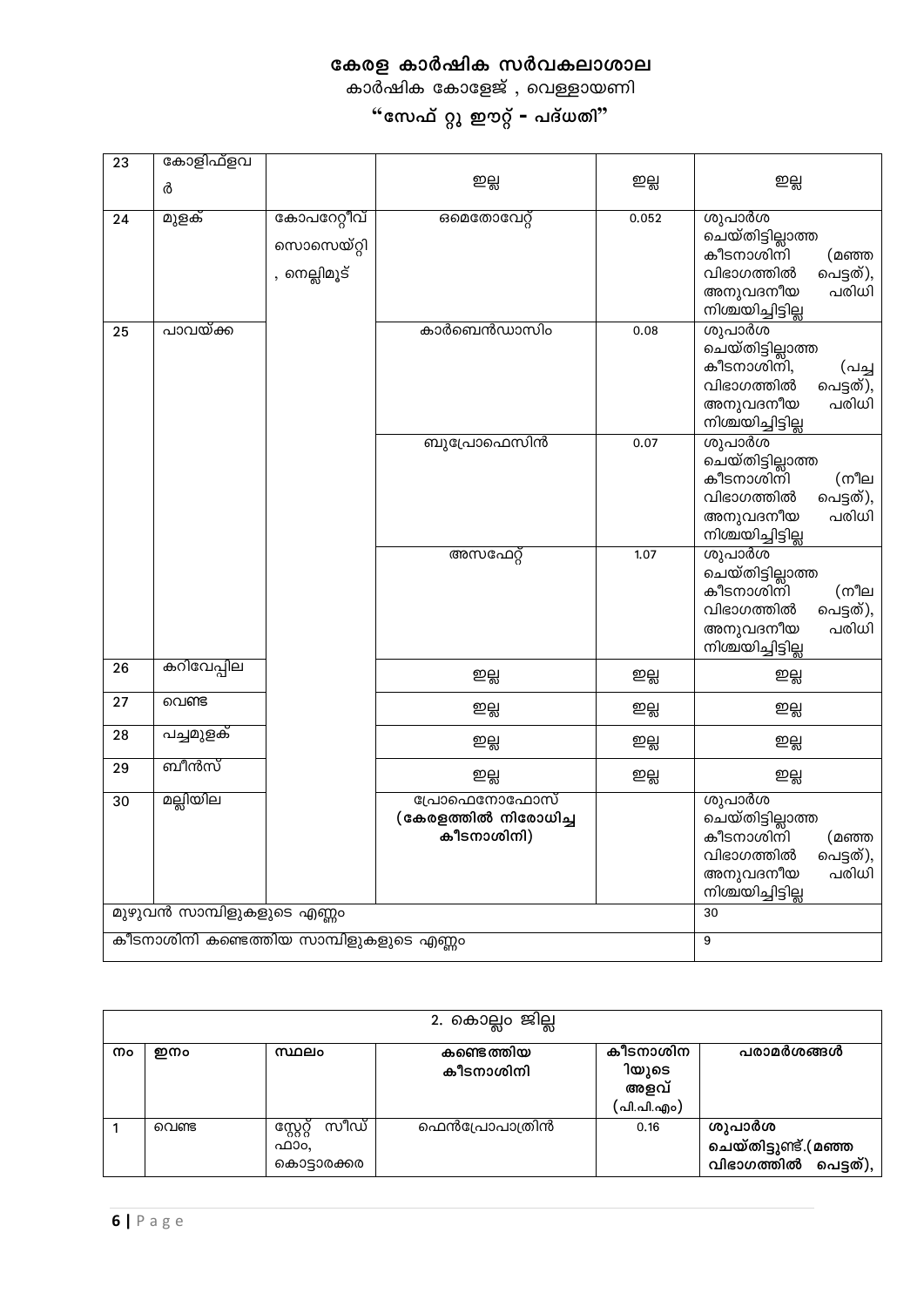കാർഷിക കോളേജ് , വെള്ളായണി

|                |               |                       |                |       | അനുവദനീയ<br>പരിധിക്ക് താഴേ                                                                                    |
|----------------|---------------|-----------------------|----------------|-------|---------------------------------------------------------------------------------------------------------------|
| $\mathbf{2}$   | പച്ചമുളക്     |                       | ஜ்             | ஜ்    | ஜத                                                                                                            |
| 3              | പടവലം         |                       | ഇല്ല           | ஜத    | ஜ்                                                                                                            |
| 4              | കാരറ്റ്       |                       | ഇല്ല           | ஜ்    | ஜத                                                                                                            |
| 5              | കാബേജ്        |                       | ഇല്ല           | ஜத    | ஜ                                                                                                             |
| 6              | പാവയ്ക്ക      |                       | ഇല്ല           | ஜத    | ஜ                                                                                                             |
| $\overline{7}$ | ബീൻസ്         |                       | ஜ்             | ஜத    | ஜத                                                                                                            |
| 8              | കറിവേപ്പില    |                       | ഇല്ല           | ஜத    | ஜத                                                                                                            |
| 9              | றூனி          | കൊട്ടാരക്കര           | ഇല്ല           | ஜ்    | ஜத                                                                                                            |
| 10             | പച്ചമുളക്     | കൃഷിഭവൻ               | മൊണൊക്രോടോഫോസ് | 0.24  | ശുപാർശ<br>ചെയ്തിട്ടുണ്ട്.(മഞ്ഞ<br>വിഭാഗത്തിൽ പെട്ടത്),<br>അനുവദനീയ<br>പരിധിക്ക് മുകളിൽ                        |
| 11             | നേന്ത്രൻ      |                       | ഇല്ല           | ஜத    | ஜத                                                                                                            |
| 12             | അമര പയർ       |                       | ഇല്ല           | ஜத    | ஜ                                                                                                             |
| 13             | തക്കാളി       |                       | ഇല്ല           | ஜத    | ஜத                                                                                                            |
| 14             | മുരിങ്ങയ്ക്ക  |                       | ഇല്ല           | ஜத    | ஜத                                                                                                            |
| 15             | മാങ്ങ         | നെടുവത്തൂർ<br>കൃഷിഭവൻ | അസഫേറ്റ്       | 0.08  | ശുപാർശ<br>ചെയ്തിട്ടില്ലാത്ത<br>കീടനാശിനി (നീല<br>വിഭാഗത്തിൽ പെട്ടത്),<br>അനുവദനീയ പരിധി<br>നിശ്ചയിച്ചിട്ടില്ല |
| 16             | ബീറ്റ് റൂട്ട് |                       | ஜ்             | ஜத    | ஜத                                                                                                            |
| $17\,$         | പാവയ്ക്ക      |                       | തയാമെതോക്സാം   | 0.085 | ശുപാർശ<br>കീടനാശിനി (നീല<br>വിഭാഗത്തിൽ പെട്ടത്),<br>അനുവദനീയ പരിധി<br>നിശ്ചയിച്ചിട്ടില്ല                      |
| 18             | മത്തയ്ങ്ങ     |                       | ഇല്ല           | ஜ்    | ஜத                                                                                                            |
| 19             | കത്തിരി       |                       | ஜ              | ஜத    | ஜத                                                                                                            |
| 20             | പടവലം         | വി.എഫ്. പി.<br>സി.കെ  | ഇല്ല           | ஜ்    | ஜத                                                                                                            |
| 21             | അമര പയർ       | ഇഞ്ചക്കാട്            | ഇല്ല           | ஜ்    | ஜ்                                                                                                            |
| 22             | പാവയ്ക്ക      |                       | ഇല്ല           | ஜ்    | ஜத                                                                                                            |
| 23             | തക്കാളി       |                       | ഇല്ല           | ஜத    | ஜத                                                                                                            |
| 24             | സേന്ത്രൻ      |                       | ஜ              | ஜ்    | ஜ                                                                                                             |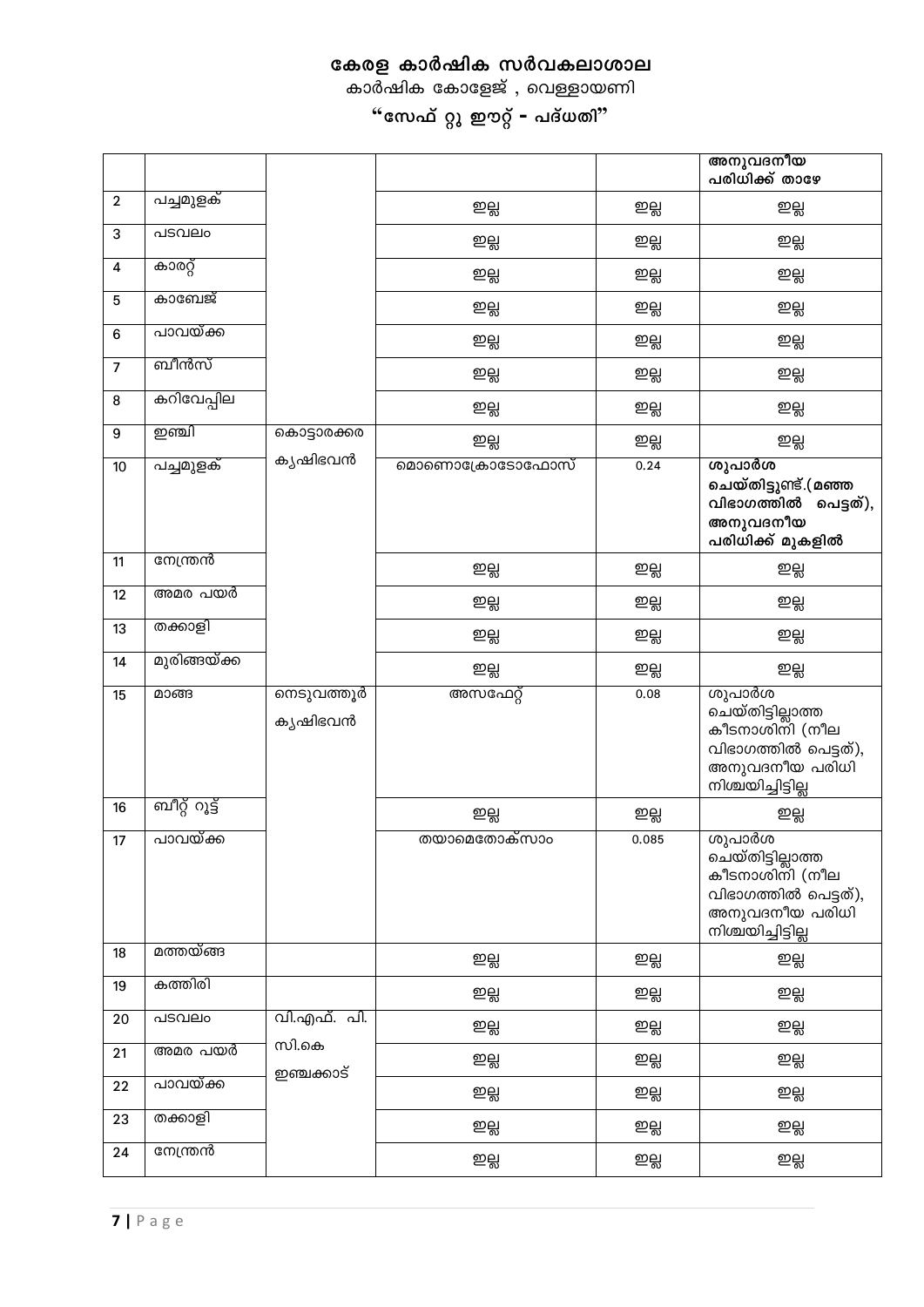#### $8 |$  P a g e

| 25 | വെള്ളരി                                                                |                            | ഇല്ല                                               | ஜ்   | ஜத                                                                                                                      |
|----|------------------------------------------------------------------------|----------------------------|----------------------------------------------------|------|-------------------------------------------------------------------------------------------------------------------------|
| 26 | ബീറ്റ് റൂട്ട്                                                          |                            | ஜ்                                                 | ஜ    | ஜ                                                                                                                       |
| 27 | സവോള                                                                   |                            | ஜ்                                                 | ஜத   | ஜ்                                                                                                                      |
| 28 | പീചിങ്ങ                                                                | വി.എഫ്. പി.                | ഇല്ല                                               | ஜ    | ஜ்                                                                                                                      |
| 29 | കത്തിരി                                                                | സി.കെ<br>പിറവന്തൂർ         | ഇല്ല                                               | ஜ்   | ஜத                                                                                                                      |
| 30 | കോവയ്ക്ക                                                               |                            | ஜத                                                 | ஜத   | ஜத                                                                                                                      |
| 31 | പച്ചമുളക്                                                              |                            | ക്ളോർപയറിഫോസ്                                      | 0.07 | ശുപാർശ<br>ചെയ്തിട്ടില്ലാത്ത<br>കീടനാശിനി<br>(മഞ്ഞ<br>വിഭാഗത്തിൽ<br>പെട്ടത്),<br>അനുവദനീയ<br>പരിധി<br>നിശ്ചയിച്ചിട്ടില്ല |
| 32 | പപ്പായ                                                                 |                            | ഇല്ല                                               | ஜத   | ஜத                                                                                                                      |
| 33 | കുംബളം                                                                 |                            | ஜ                                                  | ஜத   | ஜ்                                                                                                                      |
| 34 | മുളക്                                                                  |                            | ഇല്ല                                               | ஜ    | ஜ்                                                                                                                      |
| 35 | ഇഞ്ചി                                                                  |                            | ഇല്ല                                               | ஜத   | ஜ்                                                                                                                      |
| 36 | പാവയ്ക്ക                                                               |                            | ஜ்                                                 | ஜத   | ஜத                                                                                                                      |
| 37 | വെണ്ട                                                                  | ഹൊർട്ടികോ<br>ർപ്പ് ,കൊല്ലം | അസഫേറ്റ്                                           | 0.12 | ശുപാർശ<br>ചെയ്തിട്ടില്ലാത്ത<br>കീടനാശിനി<br>(നീല<br>വിഭാഗത്തിൽ<br>പെട്ടത്),<br>അനുവദനീയ<br>പരിധി<br>നിശ്ചയിച്ചിട്ടില്ല  |
|    |                                                                        |                            | അസറ്റാമിപ്രിട്ട്                                   | 0.05 | ശുപാർശ<br>ചെയ്തിട്ടുണ്ട്.(നീല<br>വിഭാഗത്തിൽ പെട്ടത്),<br>അനുവദനീയ<br>പരിധിക്ക് താഴേ                                     |
| 38 | ബീൻസ്                                                                  |                            | ഇല്ല                                               | ஜ    | ஜ்                                                                                                                      |
| 39 | പച്ചമുളക്                                                              |                            | ഇല്ല                                               | ஜ    | ஜத                                                                                                                      |
| 40 | തക്കാളി                                                                |                            | ஜ்                                                 | ஜத   | ஜ்                                                                                                                      |
| 41 | മുരിങ്ങയ്ക്ക                                                           |                            | ஜ்                                                 | ஜ    | ஜத                                                                                                                      |
| 42 | കാരറ്റ്                                                                |                            | ஜ                                                  | ஜ    | ஜ                                                                                                                       |
| 43 | അമര പയർ                                                                |                            | പ്രോഫെനോഫോസ്<br>(കേരളത്തിൽ നിരോധിച്ച<br>കീടനാശിനി) | 0.29 | ശുപാർശ<br>ചെയ്തിട്ടില്ലാത്ത<br>കീടനാശിനി<br>(മഞ്ഞ<br>വിഭാഗത്തിൽ<br>പെട്ടത്),<br>പരിധി<br>അനുവദനീയ<br>നിശ്ചയിച്ചിട്ടില്ല |
|    | മുഴുവൻ സാമ്പിളുകളുടെ എണ്ണം<br>കീടനാശിനി കണ്ടെത്തിയ സാമ്പിളുകളുടെ എണ്ണം |                            |                                                    |      | 43                                                                                                                      |
|    |                                                                        |                            |                                                    |      | $\overline{7}$                                                                                                          |

കേരള കാർഷിക സർവകലാശാല

കാർഷിക കോളേജ് , വെള്ളായണി

"സേഫ് റ്റു ഈറ്റ് – പദ്ധതി"

┑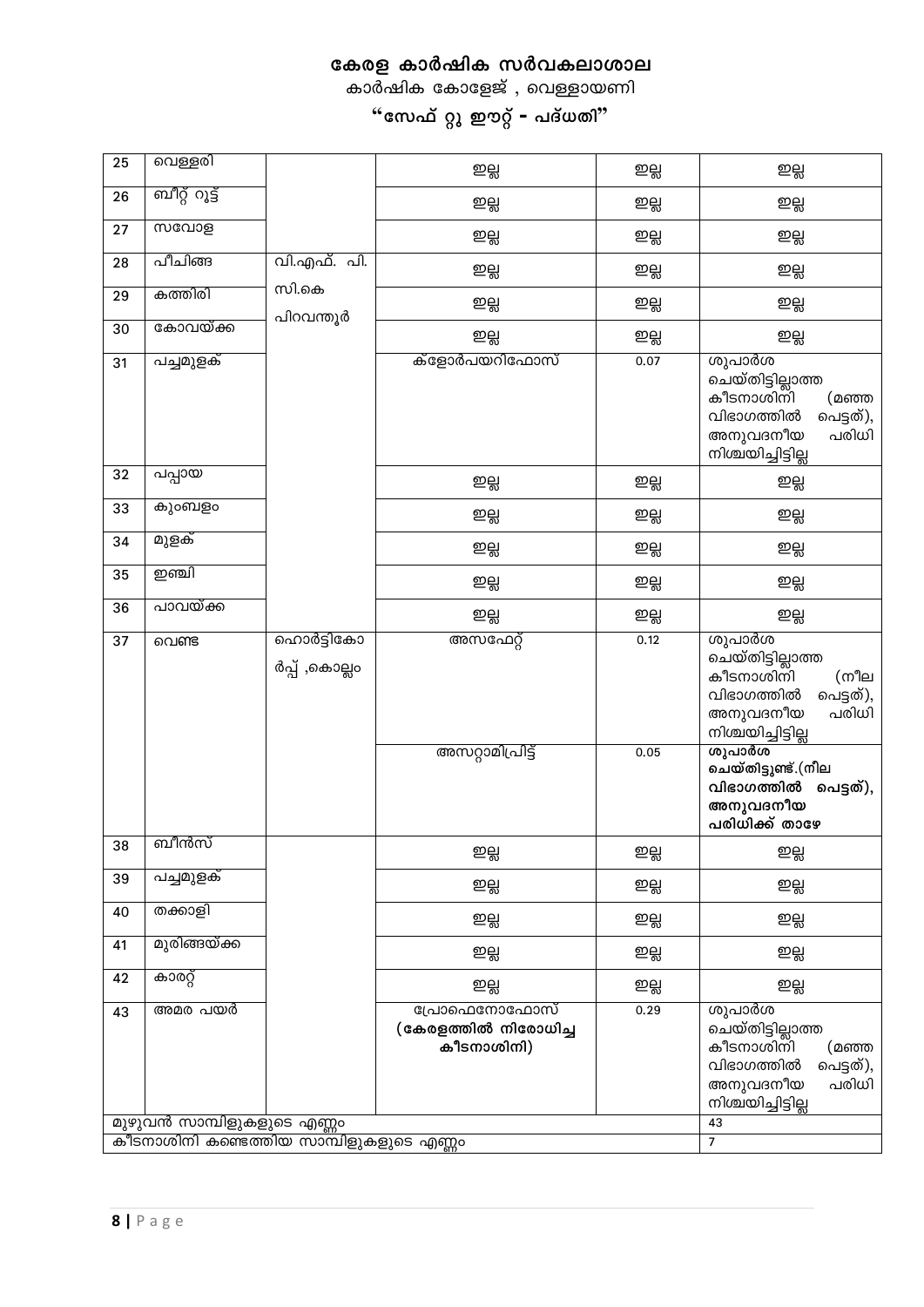കാർഷിക കോളേജ് , വെള്ളായണി

|                                          | 3.പത്തനംതിട്ട ജില്ല |                 |                         |                                  |            |  |
|------------------------------------------|---------------------|-----------------|-------------------------|----------------------------------|------------|--|
| നം                                       | ഇനം                 | muelo           | കണ്ടെത്തിയ<br>കീടനാശിനി | കീടനാശിനിയുടെ<br>അളവ് (പി.പി.എം) | പരാമർശങ്ങൾ |  |
| 1                                        | തക്കാളി             | പന്തളം          | ഇല്ല                    | ஜ                                | ஜ          |  |
| $\mathbf{2}$                             | പാവയ്ക്ക            | കൃഷിഭവൻ         | ഇല്ല                    | ഇല്ല                             | ഇല്ല       |  |
| 3                                        | പടവലം               |                 | ഇല്ല                    | ஜ்                               | ഇല്ല       |  |
| 4                                        | ബീറ്റ് റൂട്ട്       |                 | ഇല്ല                    | ஜ                                | ഇല്ല       |  |
| $5\phantom{.0}$                          | ചെറിയ<br>ഉള്ളി      |                 | ഇല്ല                    | ஜ்                               | ஜ்         |  |
| $6\phantom{1}$                           | നേന്ത്രൻ            |                 | ഇല്ല                    | ஜ்                               | ഇല്ല       |  |
| $\overline{7}$                           | കുംബളം              |                 | ഇല്ല                    | ஜ்                               | ஜ          |  |
| 8                                        | കത്തിരി             | അടൂർ<br>കൃഷിഭവൻ | ഇല്ല                    | ஜ்                               | ஜ்         |  |
| 9                                        | പടവലം               |                 | ഇല്ല                    | ஜ்                               | ഇല്ല       |  |
| 10                                       | കുംബളം              |                 | ഇല്ല                    | ஜ்                               | ഇല്ല       |  |
| 11                                       | ചേന                 |                 | ഇല്ല                    | ஜ                                | ഇല്ല       |  |
| 12                                       | ചേമ്പ്              |                 | ഇല്ല                    | ஜ்                               | ற்கி       |  |
| 13                                       | ற்ணி                |                 | ற்கி                    | ஜ்                               | ஜ்         |  |
| മുഴുവൻ സാമ്പിളുകളുടെ എണ്ണം               |                     |                 |                         |                                  | 13         |  |
| കീടനാശിനി കണ്ടെത്തിയ സാമ്പിളുകളുടെ എണ്ണം |                     |                 |                         |                                  | $\pmb{0}$  |  |

| 4. ആലപ്പുഴ ജില്ല           |               |         |                         |                                  |            |  |
|----------------------------|---------------|---------|-------------------------|----------------------------------|------------|--|
| നം                         | ഇനം           | സ്ഥലം   | കണ്ടെത്തിയ<br>കീടനാശിനി | കീടനാശിനിയുടെ<br>അളവ് (പി.പി.എം) | പരാമർശങ്ങൾ |  |
| 1                          | പാവയ്ക്ക      | ആലപ്പുഴ | ഇല്ല                    | ஜத                               | ஜத         |  |
| $\overline{2}$             | പയർ           | കൃഷിഭവൻ | ഇല്ല                    | ஜத                               | ஜத         |  |
| 3                          | വെണ്ട         |         | ഇല്ല                    | ஜத                               | ஜ்         |  |
| 4                          | ബീറ്റ് റൂട്ട് |         | ഇല്ല                    | ஜத                               | ஜத         |  |
| 5                          | പടവലം         |         | ഇല്ല                    | ஜத                               | ஜத         |  |
| 6                          | പച്ചമുളക്     |         | ഇല്ല                    | ஜத                               | ஜ்         |  |
| മുഴുവൻ സാമ്പിളുകളുടെ എണ്ണം |               |         |                         |                                  | 6          |  |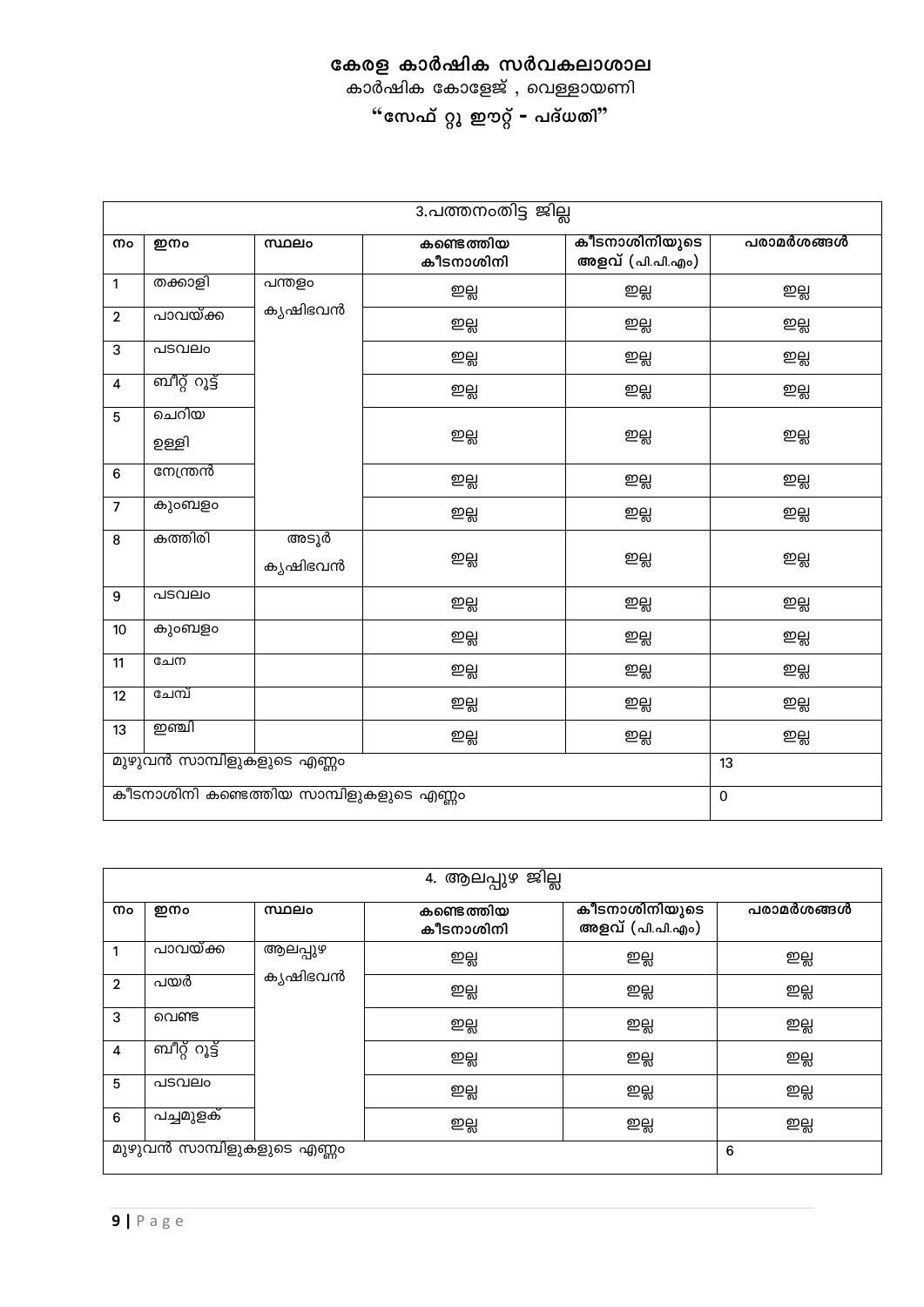കാർഷിക കോളേജ് , വെള്ളായണി

# "സേഫ് റ്റു ഈറ്റ് – പദ്ധതി"

കീടനാശിനി കണ്ടെത്തിയ സാമ്പിളുകളുടെ എണ്ണം

|                                          | 5. കോട്ടയം ജില്ല           |         |                         |                                  |                                                                                                                  |  |  |
|------------------------------------------|----------------------------|---------|-------------------------|----------------------------------|------------------------------------------------------------------------------------------------------------------|--|--|
| നം                                       | ഇനം                        | സ്ഥലം   | കണ്ടെത്തിയ<br>കീടനാശിനി | കീടനാശിനിയുടെ<br>അളവ് (പി.പി.എം) | പരാമർശങ്ങൾ                                                                                                       |  |  |
| 1                                        | വെണ്ട                      | കോട്ടയം | ഇല്ല                    | ஜத                               | ஜ                                                                                                                |  |  |
| $\mathbf{2}$                             | പച്ചമുളക്                  |         | ஜ்                      | ஜ                                | ஜ                                                                                                                |  |  |
| 3                                        | പടവലം                      |         | അസഫേറ്റ്                | 0.37                             | ശുപാർശ<br>ചെയ്തിട്ടില്ലാത്ത<br>കീടനാശിനി (നീല<br>വിഭാഗത്തിൽ<br>പെട്ടത്),<br>അനുവദനീയ പരിധി<br>നിശ്ചയിച്ചിട്ടില്ല |  |  |
|                                          |                            |         | ഇപ്രോവാലികാർബ്          | 0.08                             | ശുപാർശ<br>ചെയ്തിട്ടുണ്ട്.<br>അനുവദനീയ<br>പരിധിക്ക് താഴേ                                                          |  |  |
| 4                                        | കാരറ്റ്                    |         | ஜ்                      | ஜ                                | ഇല്ല                                                                                                             |  |  |
| 5                                        | പാവയ്ക്ക                   |         | ஜ்                      | ഇല്ല                             | ஜ                                                                                                                |  |  |
| $6\phantom{1}6$                          | ബീൻസ്                      |         | ஜத                      | ഇല്ല                             | ஜ                                                                                                                |  |  |
| $\overline{7}$                           | മത്തയ്ങ്ങ                  |         | ഇല്ല                    | ஜ                                | ஜ                                                                                                                |  |  |
| 8                                        | അമര പയർ                    |         | ഇല്ല                    | ஜ                                | ஜ                                                                                                                |  |  |
| 9                                        | കോവയ്ക്ക                   |         | അസഫേറ്റ്                | 0.29                             | ശുപാർശ<br>ചെയ്തിട്ടില്ലാത്ത<br>കീടനാശിനി (നീല<br>വിഭാഗത്തിൽ<br>പെട്ടത്),<br>അനുവദനീയ പരിധി<br>നിശ്ചയിച്ചിട്ടില്ല |  |  |
|                                          | മുഴുവൻ സാമ്പിളുകളുടെ എണ്ണം |         |                         |                                  | $\boldsymbol{9}$                                                                                                 |  |  |
| കീടനാശിനി കണ്ടെത്തിയ സാമ്പിളുകളുടെ എണ്ണം |                            |         |                         |                                  | $\overline{2}$                                                                                                   |  |  |

|    | 6. എറണാകുളം ജില്ല |           |                         |                                  |                                                                                            |  |  |  |
|----|-------------------|-----------|-------------------------|----------------------------------|--------------------------------------------------------------------------------------------|--|--|--|
|    |                   |           |                         |                                  |                                                                                            |  |  |  |
| നം | ഇനം               | സ്ഥലം     | കണ്ടെത്തിയ<br>കീടനാശിനി | കീടനാശിനിയുടെ<br>അളവ് (പി.പി.എം) | പരാമർശങ്ങൾ                                                                                 |  |  |  |
|    |                   |           | കാർബെൻഡാസിം             |                                  |                                                                                            |  |  |  |
|    | മുളക്             | ആഷ്മന്നൂർ |                         | 0.069                            | ശുപാർശ<br>ചെയ്തിട്ടില്ലാത്ത<br>കീടനാശിനി (നീല<br>വിഭാഗത്തിൽ<br>പെട്ടത്),<br>അനുവദനീയ പരിധി |  |  |  |

 $\overline{0}$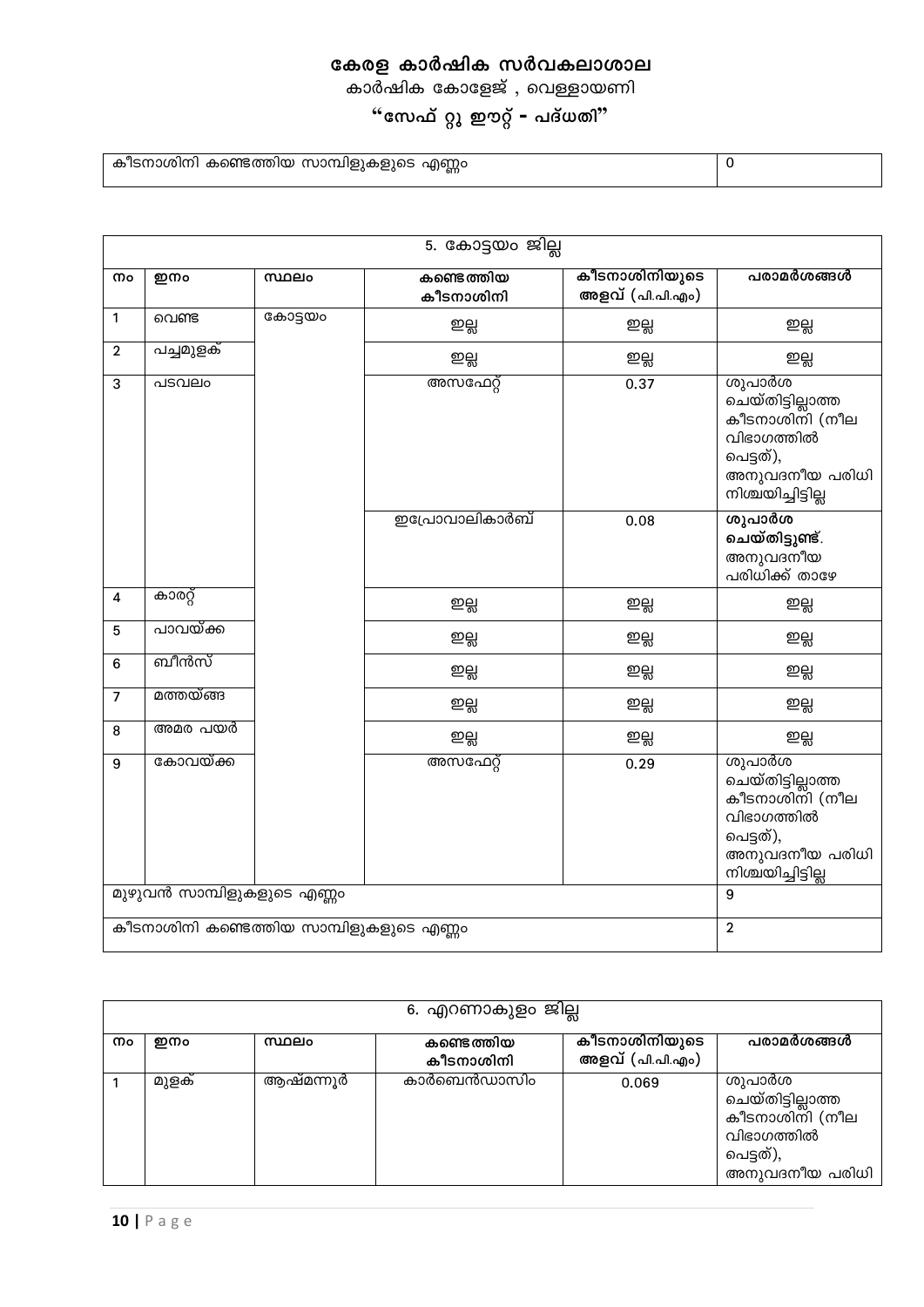കാർഷിക കോളേജ് , വെള്ളായണി

|                |          |             |          |        | നിശ്ചയിച്ചിട്ടില്ല                                                                                                           |
|----------------|----------|-------------|----------|--------|------------------------------------------------------------------------------------------------------------------------------|
| $\mathbf{2}$   | നേന്ത്രൻ |             | ஜ்       | ஜத     | ஜ்                                                                                                                           |
| 3              | കത്തിരി  |             | ஜ்       | ஜத     | ஜ்                                                                                                                           |
| 4              | വെണ്ട    | അങ്കമാലി    | ஜ்       | ஜ்     | ஜ                                                                                                                            |
| 5              | മുളക്    | കൂവെള്ളിപടി | അസഫേറ്റ് | 0.0187 | ശുപാർശ<br>൭ <u>ച</u> ്യതിട്ടില്ലാത്ത<br>കീടനാശിനി<br>(നീല<br>വിഭാഗത്തിൽ<br>പെട്ടത്),<br>അനുവദനീയ പരിധി<br>നിശ്ചയിച്ചിട്ടില്ല |
| $\bf 6$        | തക്കാളി  |             | ஜ்       | ஜ      | ஜ                                                                                                                            |
| $\overline{7}$ | പാവയ്ക്ക |             | ஜ்       | ஜ      | ஜத                                                                                                                           |
| 8              | നേന്ത്രൻ |             | ഇല്ല     | ஜ்     | ஜத                                                                                                                           |
| 9              | പടവലം    |             | ഇല്ല     | ஜத     | ஜத                                                                                                                           |
| 10             | കോവയ്ക്ക |             | ஜ்       | ஜத     | ஜத                                                                                                                           |
| 11             | വെള്ളരി  |             | ഇല്ല     | ஜ்     | ஜ                                                                                                                            |
| 12             | വെണ്ട    |             | ஜ்       | ஜ      | ஜத                                                                                                                           |
| 13             | നേന്ത്രൻ | കറുകുട്ടി   | ஜத       | ஜத     | ஜத                                                                                                                           |
| 14             | വെള്ളരി  | ഏക്കോഷോപ്പ് | ഇല്ല     | ஜ      | ஜத                                                                                                                           |
| 15             | പടവലം    |             | അസഫേറ്റ് | 0.378  | ശുപാർശ<br>ചെയ്തിട്ടില്ലാത്ത<br>കീടനാശിനി<br>(നീല<br>വിഭാഗത്തിൽ<br>പെട്ടത്),<br>അനുവദനീയ പരിധി<br>നിശ്ചയിച്ചിട്ടില്ല          |
| 16             | വെണ്ട    |             | ഇല്ല     | ഇല്ല   | ഇല്ല                                                                                                                         |
| 17             | പാവയ്ക്ക |             | അസഫേറ്റ് | 0.17   | ശുപാർശ<br>ചെയ്തിട്ടില്ലാത്ത<br>കീടനാശിനി (<br>(നീല<br>വിഭാഗത്തിൽ<br>പെട്ടത്),<br>അനുവദനീയ പരിധി<br>നിശ്ചയിച്ചിട്ടില്ല        |
|                |          |             | എത്തയോൺ  | 0.18   | ശുപാർശ<br>ചെയ്തിട്ടില്ലാത്ത<br>കീടനാശിനി (മഞ്ഞ<br>വിഭാഗത്തിൽ<br>പെട്ടത്),<br>അനുവദനീയ പരിധി<br>നിശ്ചയിച്ചിട്ടില്ല            |
| 18             | പയർ      |             | ஜத       | ஜத     | ஜத                                                                                                                           |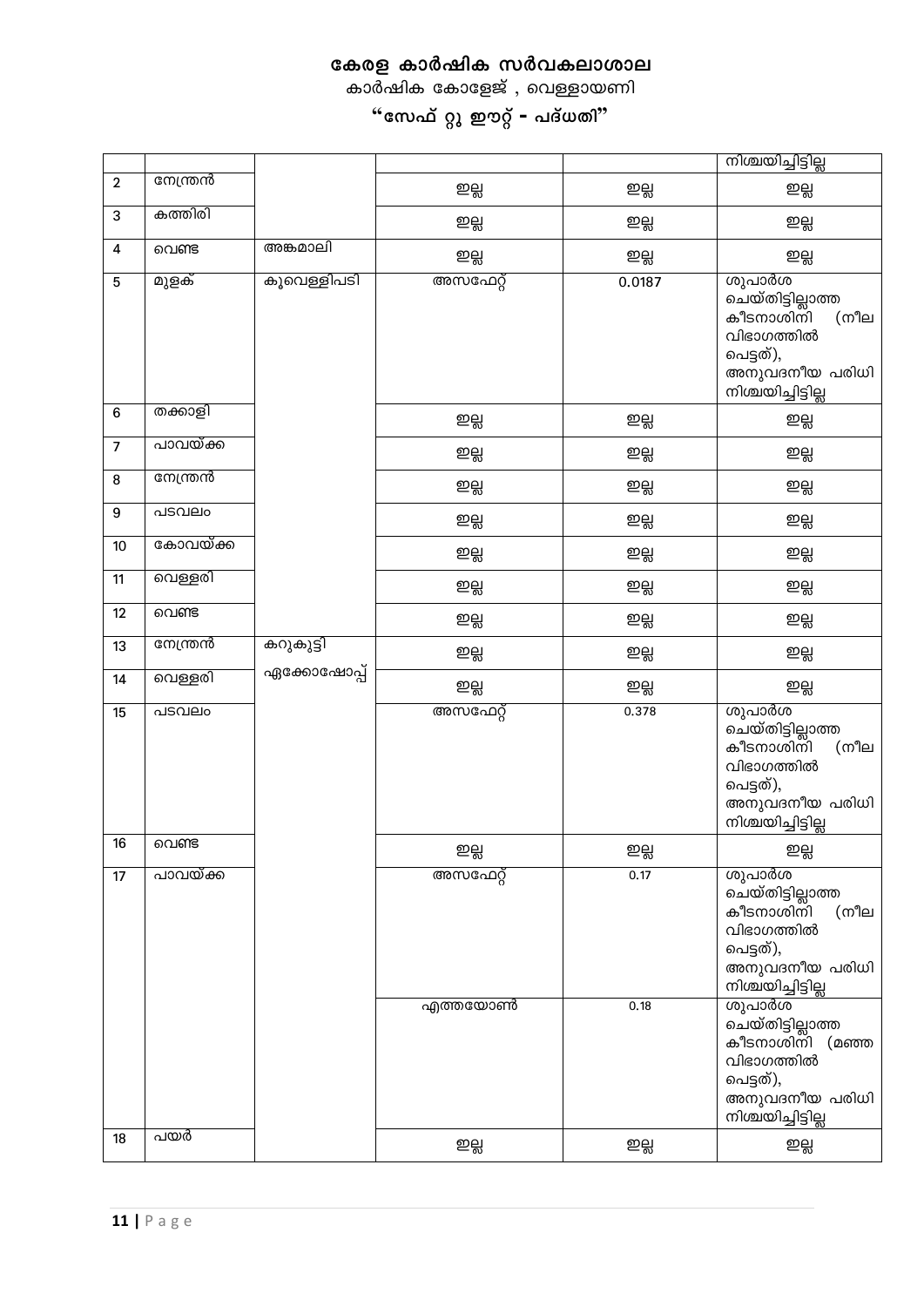കാർഷിക കോളേജ് , വെള്ളായണി

| 19 | കുംബളം        | ൜മഗ്രി<br>രായമംഗലം | ஜத                           | ஜ்           | ஜ                                                                                                                                                                                                              |
|----|---------------|--------------------|------------------------------|--------------|----------------------------------------------------------------------------------------------------------------------------------------------------------------------------------------------------------------|
| 20 | വെള്ളരി       | ചെന്നമംഗലം         | ஜத                           | ஜ்           | ஜத                                                                                                                                                                                                             |
| 21 | പടവലം         |                    | ക്ലോർപയറിഫോസ്                | 0.06         | ശുപാർശ<br>ചെയ്തിട്ടില്ലാത്ത<br>കീടനാശിനി (മഞ്ഞ<br>വിഭാഗത്തിൽ<br>പെട്ടത്),<br>അനുവദനീയ പരിധി<br>നിശ്ചയിച്ചിട്ടില്ല                                                                                              |
| 22 | ബീറ്റ് റൂട്ട് |                    | ഇല്ല                         | ஜ்           | ஜத                                                                                                                                                                                                             |
| 23 | നേന്ത്രൻ      |                    | ഇല്ല                         | ஜ            | ஜத                                                                                                                                                                                                             |
| 24 | കുംബളം        |                    | ഇല്ല                         | ஜத           | ஜத                                                                                                                                                                                                             |
| 25 | പയർ           | പുത്തൻ             | ഇല്ല                         | ஜ்           | ஜத                                                                                                                                                                                                             |
| 26 | തക്കാളി       | വേലിക്കര           | ഇല്ല                         | ஜ்           | ஜ                                                                                                                                                                                                              |
| 27 | കാബേജ്        |                    | ஜத                           | ஜ்           | ஜத                                                                                                                                                                                                             |
| 28 | മുളക്         |                    | മെറ്റാലക്സിൽ<br>പ്രൊപികൊനസൊൾ | 0.17<br>0.20 | ശുപാർശ<br>ചെയ്തിട്ടില്ലാത്ത<br>കീടനാശിനി (നീല<br>വിഭാഗത്തിൽ<br>പെട്ടത്),<br>അനുവദനീയ പരിധി<br>നിശ്ചയിച്ചിട്ടില്ല<br>ശുപാർശ<br>ചെയ്തിട്ടില്ലാത്ത<br>കീടനാശിനി (നീല<br>വിഭാഗത്തിൽ<br>പെട്ടത്),<br>അനുവദനീയ പരിധി |
| 29 | പടവലം         |                    | <mark>ക്ലോർപയറിഫോസ്</mark>   | 0.05         | നിശ്ചയിച്ചിട്ടില്ല<br>ശുപാർശ<br>ചെയ്തിട്ടില്ലാത്ത<br>കീടനാശിനി (മഞ്ഞ<br>വിഭാഗത്തിൽ<br>പെട്ടത്),<br>അനുവദനീയ പരിധി<br>നിശ്ചയിച്ചിട്ടില്ല                                                                        |
| 30 | വെള്ളരി       |                    | ஜ                            | ஜ            | ஜ                                                                                                                                                                                                              |
| 31 | പാവയ്ക്ക      |                    | ക്ലോർപയറിഫോസ്                | 0.21         | ശുപാർശ<br>ചെയ്തിട്ടില്ലാത്ത<br>കീടനാശിനി (മഞ്ഞ<br>വിഭാഗത്തിൽ<br>പെട്ടത്),<br>അനുവദനീയ പരിധി<br>നിശ്ചയിച്ചിട്ടില്ല                                                                                              |
| 32 | വഴുതന         |                    | ஜத                           | ஜ்           | ஜத                                                                                                                                                                                                             |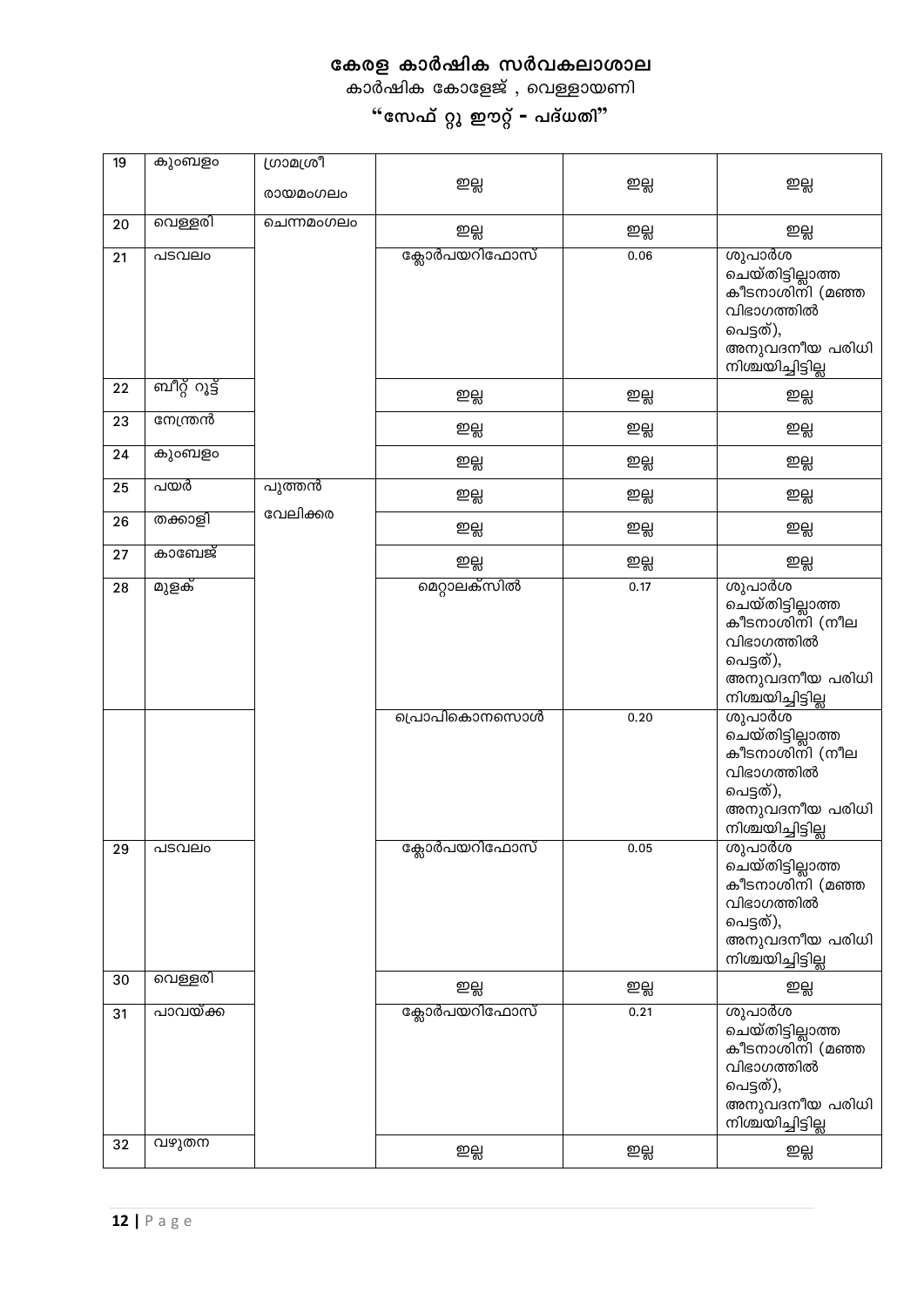കാർഷിക കോളേജ് , വെള്ളായണി

| 33 | വെള്ളരി       |              | ക്ലോർപയറിഫോസ് | 0.16 | ശുപാർശ<br>ചെയ്തിട്ടില്ലാത്ത<br>കീടനാശിനി (മഞ്ഞ<br>വിഭാഗത്തിൽ<br>പെട്ടത്),<br>അനുവദനീയ പരിധി<br>നിശ്ചയിച്ചിട്ടില്ല |
|----|---------------|--------------|---------------|------|-------------------------------------------------------------------------------------------------------------------|
| 34 | നേന്ത്രൻ      | കുറുപ്പുംപടി | ഇല്ല          | ஜ    | ஜ                                                                                                                 |
| 35 | കാരറ്റ്       |              | ஜ             | ஜ்   | ஜ்                                                                                                                |
| 36 | മുളക്         |              | മെറ്റാലക്സിൽ  | 0.11 | ശുപാർശ<br>ചെയ്തിട്ടില്ലാത്ത<br>കീടനാശിനി (നീല<br>വിഭാഗത്തിൽ<br>പെട്ടത്),<br>അനുവദനീയ പരിധി<br>നിശ്ചയിച്ചിട്ടില്ല  |
|    |               |              | പ്രൊപികൊനസൊൾ  | 0.20 | ശുപാർശ<br>ചെയ്തിട്ടില്ലാത്ത<br>കീടനാശിനി (നീല<br>വിഭാഗത്തിൽ<br>പെട്ടത്),<br>അനുവദനീയ പരിധി<br>നിശ്ചയിച്ചിട്ടില്ല  |
| 37 | തക്കാളി       |              | ഇല്ല          | ஜ    | ஜத                                                                                                                |
| 38 | ബീൻസ്         |              | ഇല്ല          | ஜ்   | ஜத                                                                                                                |
| 39 | പടവലം         |              | ഇല്ല          | ഇല്ല | ஜத                                                                                                                |
| 40 | വെള്ളരി       |              | ഇല്ല          | ഇല്ല | ஜத                                                                                                                |
| 41 | മത്തയ്ങ്ങ     |              | ഇല്ല          | ഇല്ല | ஜத                                                                                                                |
| 42 | വെണ്ട         | മുടക്കുഴ     | ஜ             | ഇല്ല | ஜத                                                                                                                |
| 43 | മുളക്         |              | മെറ്റാലക്സിൽ  | 0.09 | ശുപാർശ<br>ചെയ്തിട്ടില്ലാത്ത<br>കീടനാശിനി (നീല<br>വിഭാഗത്തിൽ<br>പെട്ടത്),<br>അനുവദനീയ പരിധി<br>നിശ്ചയിച്ചിട്ടില്ല  |
|    |               |              | പ്രൊപികൊനസൊൾ  | 0.19 | ശുപാർശ്<br>ചെയ്തിട്ടില്ലാത്ത<br>കീടനാശിനി (നീല<br>വിഭാഗത്തിൽ<br>പെട്ടത്),<br>അനുവദനീയ പരിധി<br>നിശ്ചയിച്ചിട്ടില്ല |
| 44 | കാരറ്റ്       |              | ஜ             | ஜ    | ஜத                                                                                                                |
| 45 | ബീറ്റ് റൂട്ട് |              | ഇല്ല          | ഇല്ല | ஜ                                                                                                                 |
| 46 | നേന്ത്രൻ      |              | ഇല്ല          | ഇല്ല | ஜ                                                                                                                 |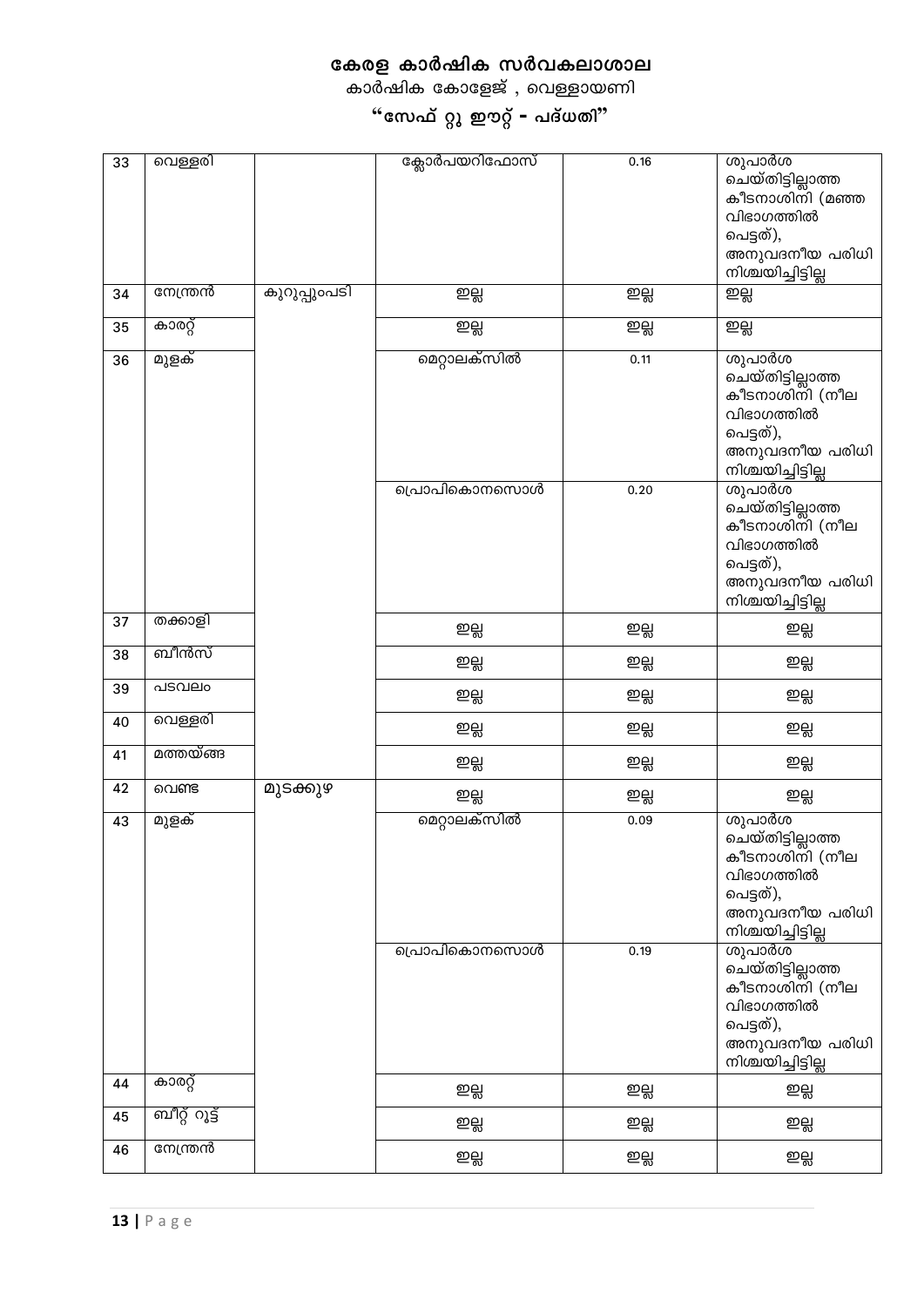കാർഷിക കോളേജ് , വെള്ളായണി

| 47 | തക്കാളി                    |                                               | ஜ்                   | ஜ்    | ஜ                                                                                                                 |
|----|----------------------------|-----------------------------------------------|----------------------|-------|-------------------------------------------------------------------------------------------------------------------|
| 48 | കുംബളം                     |                                               | ഇല്ല                 | ஜத    | ஜத                                                                                                                |
| 49 | കോവയ്ക്ക                   | പെരു വൂർ                                      | ஜ்                   | ஜத    | ஜத                                                                                                                |
| 50 | മുളക്                      |                                               | ஜ                    | ஜ     | ஜத                                                                                                                |
| 51 | പയർ                        |                                               | ഇല്ല                 | ஜ்    | ஜத                                                                                                                |
| 52 | വെണ്ട                      |                                               | ஜ                    | ஜ்    | ஜத                                                                                                                |
| 53 | കാരറ്റ്                    |                                               | അസറ്റാമിപ്രിട്ട്     | 0.14  | ശുപാർശ<br>ചെയ്തിട്ടുണ്ട്.(നീല<br>വിഭാഗത്തിൽ<br>പെട്ടത്),<br>അനുവദനീയ<br>പരിധിക്ക് മുകളിൽ                          |
| 54 | തക്കാളി                    |                                               | ഇല്ല                 | ஜத    | ഇല്ല                                                                                                              |
| 55 | പയർ                        | കൂവപ്പടി,                                     | ஜ                    | ஜ்    | ஜத                                                                                                                |
| 56 | പാവയ്ക്ക                   | തോട്ടുവ                                       | അസഫേറ്റ്             | 0.14  | ശുപാർശ<br>ചെയ്തിട്ടില്ലാത്ത<br>കീടനാശിനി (നീല<br>വിഭാഗത്തിൽ<br>പെട്ടത്),<br>അനുവദനീയ പരിധി<br>നിശ്ചയിച്ചിട്ടില്ല  |
| 57 | കോവയ്ക്ക                   |                                               | <b>ത</b> യോമെതോക്സാം | 0.053 | ശുപാർശ<br>ചെയ്തിട്ടില്ലാത്ത<br>കീടനാശിനി (നീല<br>വിഭാഗത്തിൽ<br>പെട്ടത്),<br>അനുവദനീയ പരിധി<br>നിശ്ചയിച്ചിട്ടില്ല  |
| 58 | തക്കാളി                    | കാലടി                                         | ഫെൻപ്രോപാത്രിൻ       | 0.21  | ശുപാർശ<br>ചെയ്തിട്ടില്ലാത്ത<br>കീടനാശിനി (മഞ്ഞ<br>വിഭാഗത്തിൽ<br>പെട്ടത്),<br>അനുവദനീയ പരിധി<br>നിശ്ചയിച്ചിട്ടില്ല |
| 59 | വഴുതന                      |                                               | ஜ்                   | ஜ்    | ஜ்                                                                                                                |
| 60 | കുംബളം                     |                                               | ഇല്ല                 | ஜத    | ஜத                                                                                                                |
|    | മുഴുവൻ സാമ്പിളുകളുടെ എണ്ണം |                                               |                      |       | 60                                                                                                                |
|    |                            | .<br>കീടനാശിനി കണ്ടെത്തിയ സാമ്പിളുകളുടെ എണ്ണം |                      |       | 15                                                                                                                |

|    | 7. ഇടുക്കി ജില്ല |                   |                         |                                  |            |  |  |  |
|----|------------------|-------------------|-------------------------|----------------------------------|------------|--|--|--|
| നം | ഇനം              | സ്ഥലം             | കണ്ടെത്തിയ<br>കീടനാശിനി | കീടനാശിനിയുടെ<br>അളവ് (പി.പി.എം) | പരാമർശങ്ങൾ |  |  |  |
|    | പയർ              | നെടുംക<br>$\circ$ | ഇല്ല                    | ഇല്ല                             | ഇല്ല       |  |  |  |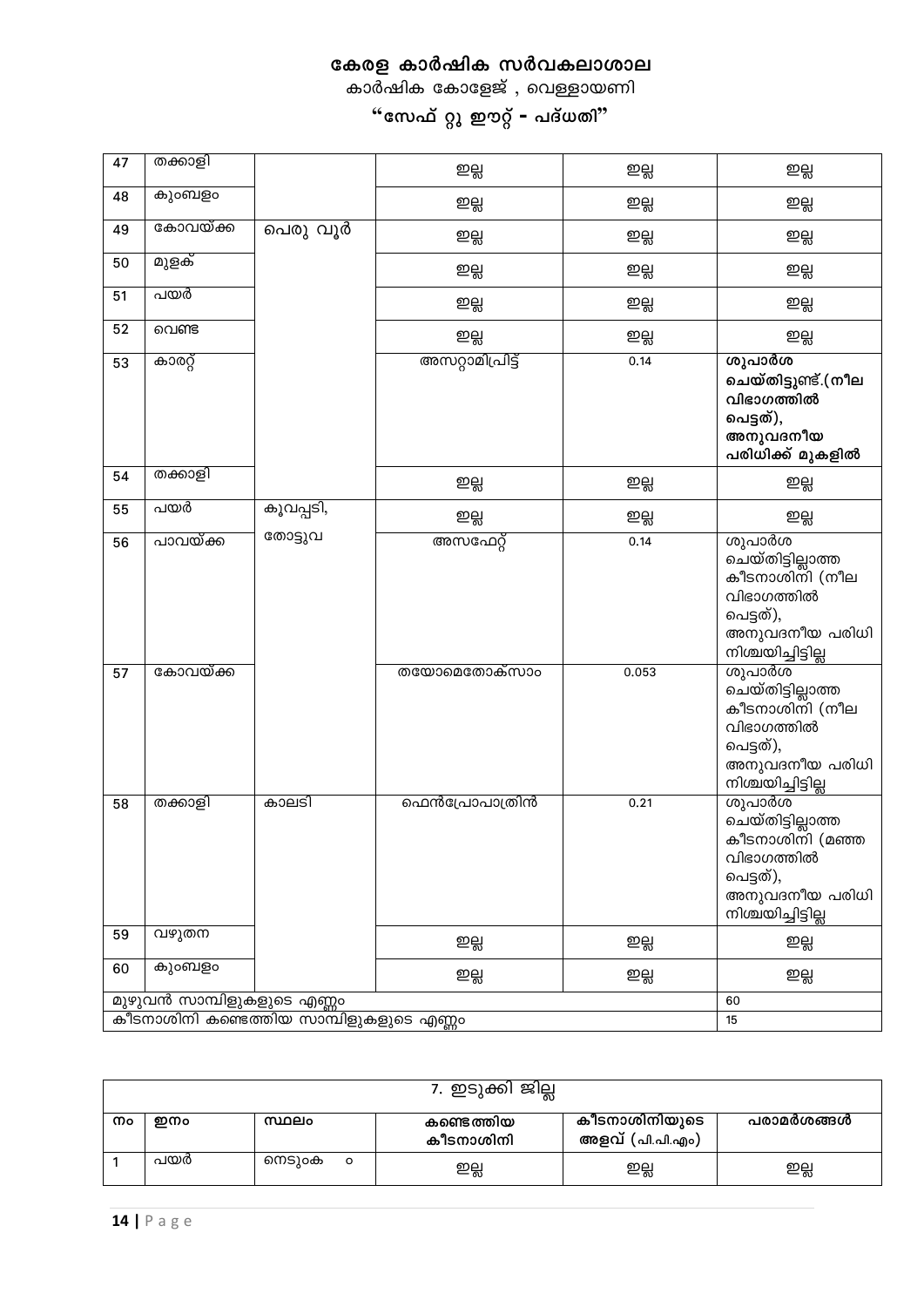|                | 8. ത്യശ്ശൂർ ജില്ല |                 |                         |                                  |                                                 |  |  |
|----------------|-------------------|-----------------|-------------------------|----------------------------------|-------------------------------------------------|--|--|
| നം             | ഇനം               | സ്ഥലം           | കണ്ടെത്തിയ<br>കീടനാശിനി | കീടനാശിനിയുടെ<br>അളവ് (പി.പി.എം) | പരാമർശങ്ങൾ                                      |  |  |
| 1              | പടവലം             | ഹൊർട്ടികോർപ്പ്, | ஜ்                      | ஜ                                | ஜ                                               |  |  |
| $\overline{2}$ | കുംബളം            | ചാലക്കുടി       | ஜ்                      | ഇല്ല                             | ஜ்                                              |  |  |
| 3              | നേന്ത്രൻ          |                 | ஜ்                      | ஜ்                               | ஜ்                                              |  |  |
| 4              | മുളക്             |                 | ஜ                       | ஜ                                | ஜ்                                              |  |  |
| $\overline{5}$ | വെള്ളരി           |                 | ஜ்                      | ഇല്ല                             | ஜ்                                              |  |  |
| $6\phantom{1}$ | പാവയ്ക്ക          |                 | ஜ்                      | ஜ்                               | ஜ்                                              |  |  |
| 7              | വെണ്ട             |                 | ஜ்                      | ஜ                                | ஜ                                               |  |  |
| 8              | കത്തിരി           |                 | ஜ்                      | ஜத                               | ஜ்                                              |  |  |
| $9\,$          | കോവയ്ക്ക          |                 | ஜ்                      | ഇല്ല                             | ஜ்                                              |  |  |
| 10             | വെള്ളരി           |                 | ஜ்                      | ഇല്ല                             | ஜ்                                              |  |  |
| 11             | പപ്പായ            |                 | ஜ்                      | ஜத                               | ஜ்                                              |  |  |
| 12             | പടവലം             |                 | ஜ்                      | ஜ                                | ஜ்                                              |  |  |
| 13             | പീചിങ്ങ           |                 | ஜ்                      | ഇല്ല                             | ஜ                                               |  |  |
| 14             | തക്കാളി           |                 | കാർബെൻഡാസിം             | 0.06                             | ശുപാർശ<br>ചെയ്തിട്ടില്ലാത്ത<br>കീടനാശിന്1 (പച്ച |  |  |

| $\overline{2}$  | നേന്ത്രൻ                   |                                          | ஜத             | ഇല്ല | ഇല്ല                                                                                    |
|-----------------|----------------------------|------------------------------------------|----------------|------|-----------------------------------------------------------------------------------------|
| 3               | മുരിങ്ങയ്ക്ക               |                                          | ഇല്ല           | ഇല്ല | ഇല്ല                                                                                    |
| 4               | ബീൻസ്                      |                                          | ஜத             | ഇല്ല | ஜத                                                                                      |
| $5\phantom{.0}$ | കാരറ്റ്                    |                                          | ഇല്ല           | ஜத   | ഇല്ല                                                                                    |
| $6\phantom{1}6$ | കത്തിരി                    |                                          | തയാക്ലോർപ്രിഡ് | 0.06 | ശുപാർശ<br>ചെയ്തിട്ടുണ്ട്.(മഞ്ഞ<br>വിഭാഗത്തിൽ<br>പെട്ടത്),<br>അനുവദനീയ<br>പരിധിക്ക് താഴേ |
| $\overline{7}$  | വെണ്ട                      |                                          | ഇല്ല           | ഇല്ല | ഇല്ല                                                                                    |
| 8               | ഉരുളകിഴങ്ങ്                |                                          | ഇല്ല           | ஜத   | ஜத                                                                                      |
| 9               | വെള്ളരി                    |                                          | ഇല്ല           | ஜத   | ஜ்                                                                                      |
|                 | മുഴുവൻ സാമ്പിളുകളുടെ എണ്ണം | 9                                        |                |      |                                                                                         |
|                 |                            | കീടനാശിനി കണ്ടെത്തിയ സാമ്പിളുകളുടെ എണ്ണം |                |      | 1                                                                                       |
|                 |                            |                                          |                |      |                                                                                         |

കാർഷിക കോളേജ് , വെള്ളായണി

"സേഫ് റ്റു ഈറ്റ് – പദ്ധതി"

┑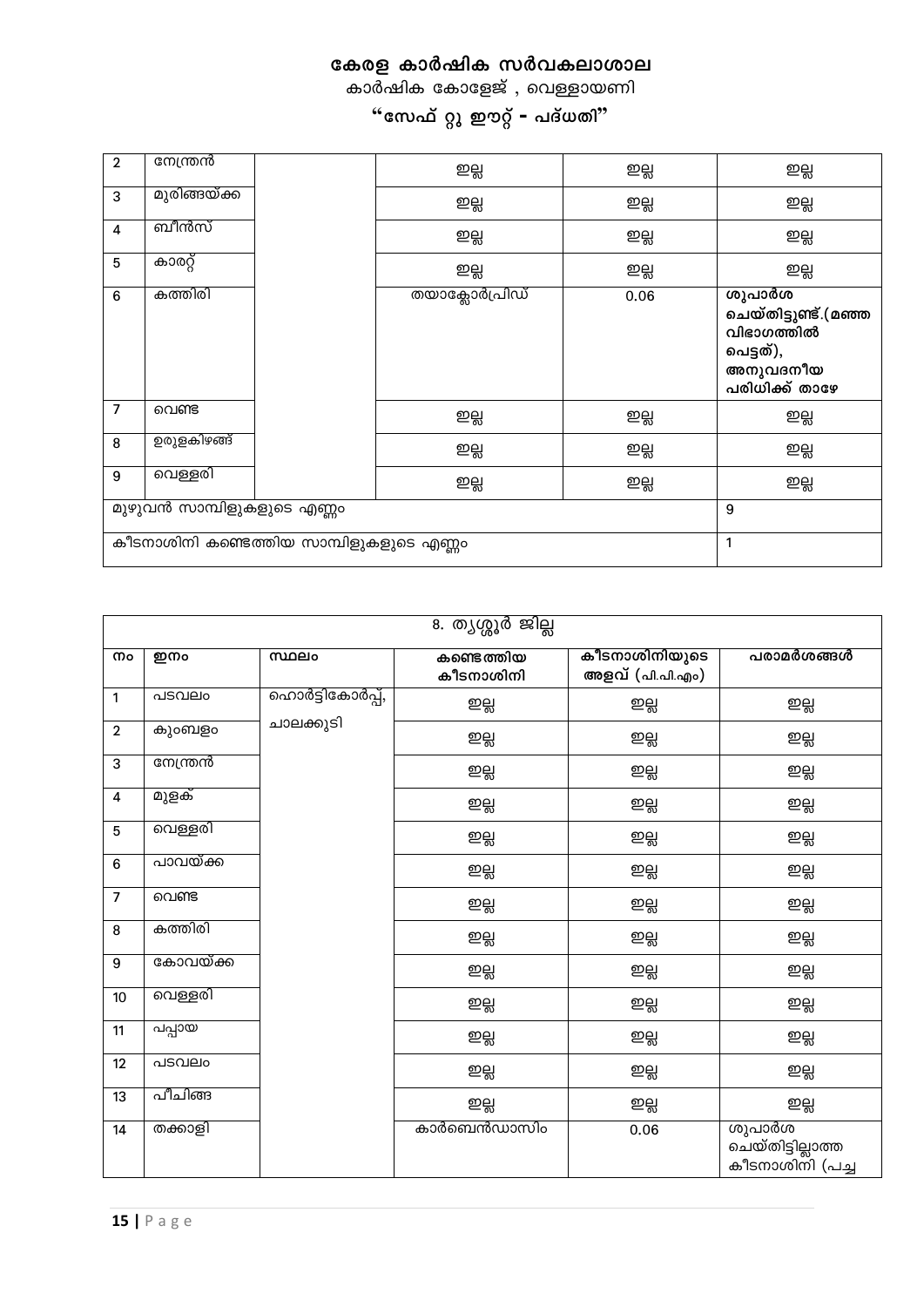കാർഷിക കോളേജ് , വെള്ളായണി

|    |           |                 |                 |      | വിഭാഗത്തിൽ<br>പെട്ടത്),<br>അനുവദനീയ<br>പരിധി<br>നിശ്ചയിച്ചിട്ടില്ല                                                   |
|----|-----------|-----------------|-----------------|------|----------------------------------------------------------------------------------------------------------------------|
| 15 | കുംബളം    | ഓണസമൃധി         | ஜ               | ஜ    | ஜது                                                                                                                  |
| 16 | സേന്ത്രൻ  | കാർഷിക<br>വിപണി | ஜ்              | ஜ்   | ஜ                                                                                                                    |
| 17 | പയർ       |                 | ஜத              | ஜத   | ஜது                                                                                                                  |
| 18 | തക്കാളി   |                 | കാർബെൻഡാസിം     | 0.06 | ശുപാർശ<br>ചെയ്തിട്ടില്ലാത്ത<br>കീടനാശിനി (പച്ച<br>വിഭാഗത്തിൽ<br>പെട്ടത്),<br>അനുവദനീയ<br>പരിധി<br>നിശ്ചയിച്ചിട്ടില്ല |
|    |           |                 | ഫെനാമിഡോൺ       | 0.18 | ശുപാർശ<br>ചെയ്തിട്ടുണ്ട്.(മഞ്ഞ<br>വിഭാഗത്തിൽ<br>പെട്ടത്),<br>അനുവദനീയ<br>പരിധിക്ക് താഴേ                              |
| 19 | കത്തിരി   |                 | ஜ               | ஜ    | ஜத                                                                                                                   |
| 20 | പാവയ്ക്ക  |                 | ஜ               | ஜத   | ഇല്ല                                                                                                                 |
| 21 | വെള്ളരി   |                 | ஜத              | ஜ    | ஜது                                                                                                                  |
| 22 | മുളക്     |                 | ஜ்              | ஜ்   | ஜ்                                                                                                                   |
| 23 | വെണ്ട     |                 | ஜத              | ஜத   | ஜத                                                                                                                   |
| 24 | കോളിഫ്ളവർ |                 | ஜத              | ஜத   | ஜது                                                                                                                  |
| 25 | കാബേജ്    |                 | ஜத              | ஜத   | ஜது                                                                                                                  |
| 26 | പടവലം     |                 | ஜத              | ஜ்   | ஜத                                                                                                                   |
| 27 | കോവയ്ക്ക  |                 | ഇമിഡാക്ലോപ്രിഡ് | 0.46 | ശുപാർശ<br>ചെയ്തിട്ടില്ലാത്ത<br>കീടനാശിനി (നീല<br>വിഭാഗത്തിൽ<br>പെട്ടത്),<br>അനുവദനീയ<br>പരിധി<br>നിശ്ചയിച്ചിട്ടില്ല  |
|    |           |                 | സൈഫ്ളൂത്രിൻ     | 0.55 | ശുപാർശ<br>ചെയ്തിട്ടില്ലാത്ത<br>കീടനാശിനി (മഞ്ഞ<br>വിഭാഗത്തിൽ<br>പെട്ടത്),<br>അനുവദനീയ<br>പരിധി<br>നിശ്ചയിച്ചിട്ടില്ല |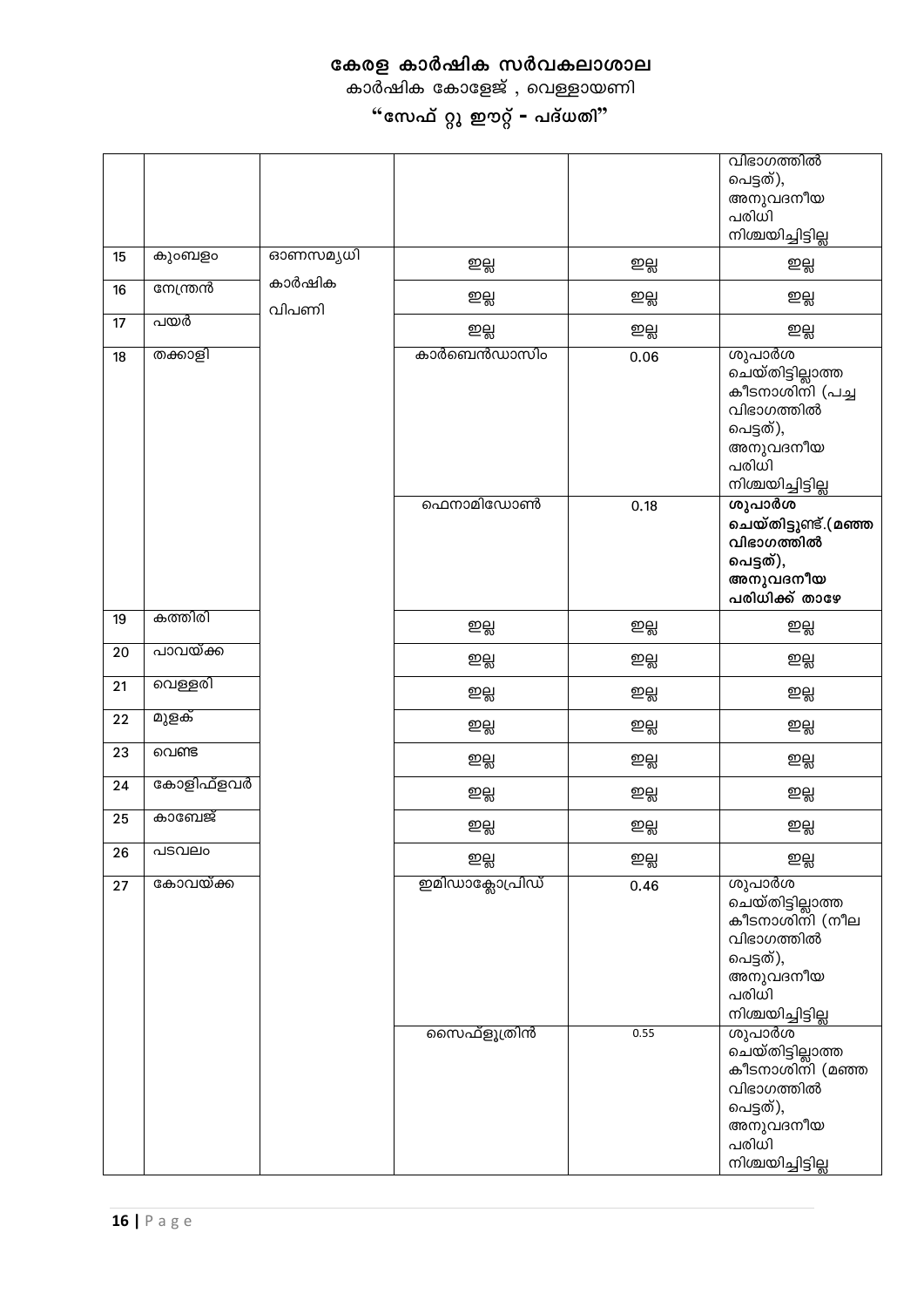കാർഷിക കോളേജ് , വെള്ളായണി

| 28 | വെള്ളരി   |                         | ஜ்          | ஜ    | ஜ்                                                                                                                   |
|----|-----------|-------------------------|-------------|------|----------------------------------------------------------------------------------------------------------------------|
| 29 | വെണ്ട     | ഓണസമൃധി                 | ஜத          | ஜ    | ஜ                                                                                                                    |
| 30 | പാവയ്ക്ക  | കാർഷിക<br>വിപണി, ഒല്ലൂർ | ஜத          | ஜத   | ஜ                                                                                                                    |
| 31 | വെള്ളരി   |                         | അസഫേറ്റ്    | 0.45 | ശുപാർശ<br>ചെയ്തിട്ടില്ലാത്ത<br>കീടനാശിനി (നീല<br>വിഭാഗത്തിൽ<br>പെട്ടത്),<br>അനുവദനീയ<br>പരിധി<br>നിശ്ചയിച്ചിട്ടില്ല  |
| 32 | തക്കാളി   |                         | കാർബെൻഡാസിം |      | ശുപാർശ<br>ചെയ്തിട്ടില്ലാത്ത<br>കീടനാശിനി (പച്ച<br>വിഭാഗത്തിൽ<br>പെട്ടത്),<br>അനുവദനീയ<br>പരിധി<br>നിശ്ചയിച്ചിട്ടില്ല |
|    |           |                         | ഫെനാമിഡോൺ   |      | ശുപാർശ<br>ചെയ്തിട്ടുണ്ട്.(നീല<br>വിഭാഗത്തിൽ<br>പെട്ടത്),<br>അനുവദനീയ<br>പരിധിക്ക് താഴേ                               |
| 33 | നേന്ത്രൻ  |                         | ஜ           | ஜ    | ஜ்                                                                                                                   |
| 34 | മത്തയ്ങ്ങ |                         | ஜ           | ஜ    | ஜ                                                                                                                    |
| 35 | മുളക്     |                         | ஜத          | ஜத   | ஜத                                                                                                                   |
| 36 | മുളക്     | ചാലക്കുടി               | ஜத          | ஜ்   | ஜ்                                                                                                                   |
| 37 | വെള്ളരി   |                         | ஜ           | ஜ்   | ஜ்                                                                                                                   |
| 38 | പാവയ്ക്ക  |                         | ഇല്ല        | ഇല്ല | ഇല്ല                                                                                                                 |
| 39 | വെണ്ട     |                         | ஜ           | ஜ்   | ஜ்                                                                                                                   |
| 40 | നേന്ത്രൻ  |                         | ஜ           | ஜ்   | ஜ்                                                                                                                   |
| 41 | പടവലം     |                         | അസഫേറ്റ്    | 0.08 | ശുപാർശ<br>ചെയ്തിട്ടില്ലാത്ത<br>കീടനാശിനി (നീല<br>വിഭാഗത്തിൽ<br>പെട്ടത്),<br>അനുവദനീയ<br>പരിധി<br>നിശ്ചയിച്ചിട്ടില്ല  |
| 42 | തക്കാളി   |                         | ஜ           | ஜ    | ஜ்                                                                                                                   |
| 43 | വെള്ളരി   |                         | ஜத          | ഇല്ല | ഇല്ല                                                                                                                 |
| 44 | കോളിഫ്ളവർ |                         | ஜ்          | ஜ்   | ஜ்                                                                                                                   |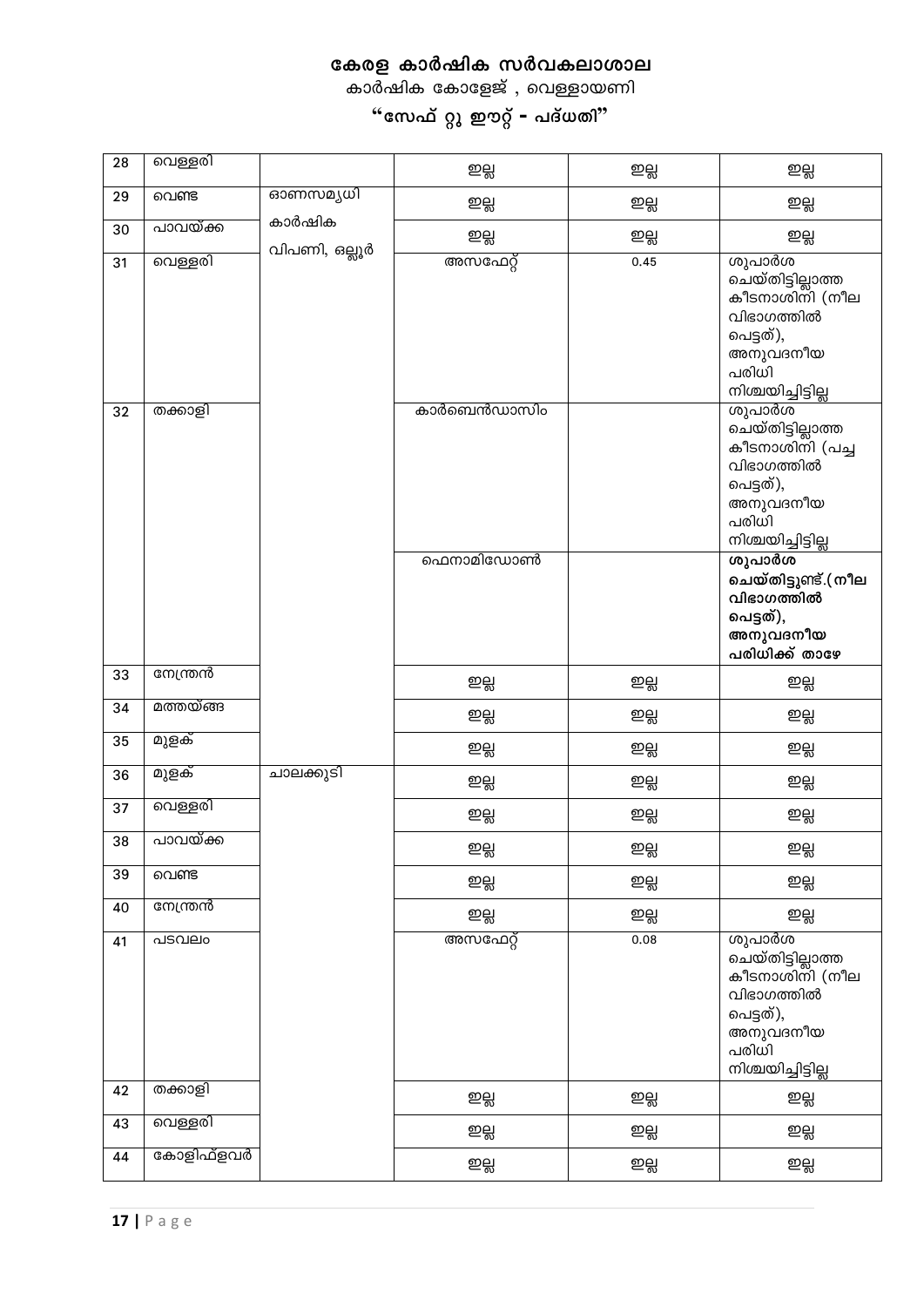| 45 | കത്തിരി          |                         | ஜ்                   | ஜ்   | ഇല്ല                                                                                                            |
|----|------------------|-------------------------|----------------------|------|-----------------------------------------------------------------------------------------------------------------|
| 46 | പയർ              |                         | ஜ                    | ஜ்   | ஜ்                                                                                                              |
| 47 | നേന്ത്രൻ         | ഫാർമേർസ്                | ஜ                    | ஜ    | ஜ்                                                                                                              |
| 48 | കാബേജ്           | കോപറേറ്റീവ്<br>ഒളരിക്കര | ஜ                    | ஜ்   | ஜ்                                                                                                              |
| 49 | കോളിഫ്ളവർ        |                         | ஜ                    | ഇല്ല | ஜ்                                                                                                              |
| 50 | കുംബളം           |                         | ஜ                    | ற்கி | ஜத                                                                                                              |
| 51 | മത്തയ്ങ്ങ        |                         | ஜ்                   | ஜ்   | ஜ்                                                                                                              |
| 52 | പാവയ്ക്ക         |                         | ஜ                    | ஜ    | ஜ்                                                                                                              |
| 53 | മുളക്            |                         | ஜ                    | ஜ்   | ஜ்                                                                                                              |
| 54 | വെള്ളരി          |                         | ஜ                    | ஜ்   | ஜ்                                                                                                              |
| 55 | തക്കാളി          |                         | ஜ                    | ഇല്ല | ற்கி                                                                                                            |
| 56 | ബീറ്റ് റൂട്ട്    |                         | ஜ்                   | ஜ    | ஜ்                                                                                                              |
| 57 | കത്തിരി          |                         | ஜ                    | ஜ    | ஜ்                                                                                                              |
| 58 | വെണ്ട            |                         | ஜ                    | ஜ்   | ஜ்                                                                                                              |
| 59 | പയർ              |                         | ஜ்                   | ஜ்   | ஜ                                                                                                               |
| 60 | പയർ<br>(ചുവപ്പ്) |                         | ஜத                   | ஜ்   | ஜ்                                                                                                              |
| 61 | അമര പയർ          |                         | ஜ்                   | ஜ்   | ஜத                                                                                                              |
| 62 | ബീൻസ്            |                         | ஜ                    | ഇല്ല | ஜ்                                                                                                              |
| 63 | പടവലം            |                         | ஜ                    | ஜ    | ஜ்                                                                                                              |
| 64 | കോവയ്ക്ക         |                         | ஜ்                   | ஜ்   | ஜ                                                                                                               |
| 65 | വാളരി പയർ        |                         | ലാംഡാ<br>സൈഹാലോത്രിൻ | 0.08 | ശുപാർശ<br>ചെയ്തിട്ടില്ലാത്ത<br>കീടനാശിനി<br>(വിഭാഗത്തിൽ<br>പെട്ടത്),<br>അനുവദനീയ<br>പരിധി<br>നിശ്ചയിച്ചിട്ടില്ല |
| 66 | പടവലം            | ഒളുക്കര,                | ஜ்                   | ஜ    | ஜத                                                                                                              |
| 67 | പാവയ്ക്ക         | മണ്ണുത്തി               | ஜ                    | ஜத   | ஜத                                                                                                              |
| 68 | മത്തയ്ങ്ങ        |                         | ஜ                    | ஜ    | ஜ                                                                                                               |
| 69 | നേന്ത്രൻ         |                         | ஜ                    | ஜது  | ஜத                                                                                                              |
| 70 | കോവയ്ക്ക         |                         | ஜ                    | ஜ    | ஜ்                                                                                                              |
| 71 | കുംബളം           |                         | ஜ்                   | ஜ    | ஜ்                                                                                                              |

കാർഷിക കോളേജ് , വെള്ളായണി

"സേഫ് റ്റു ഈറ്റ് – പദ്ധതി"

┑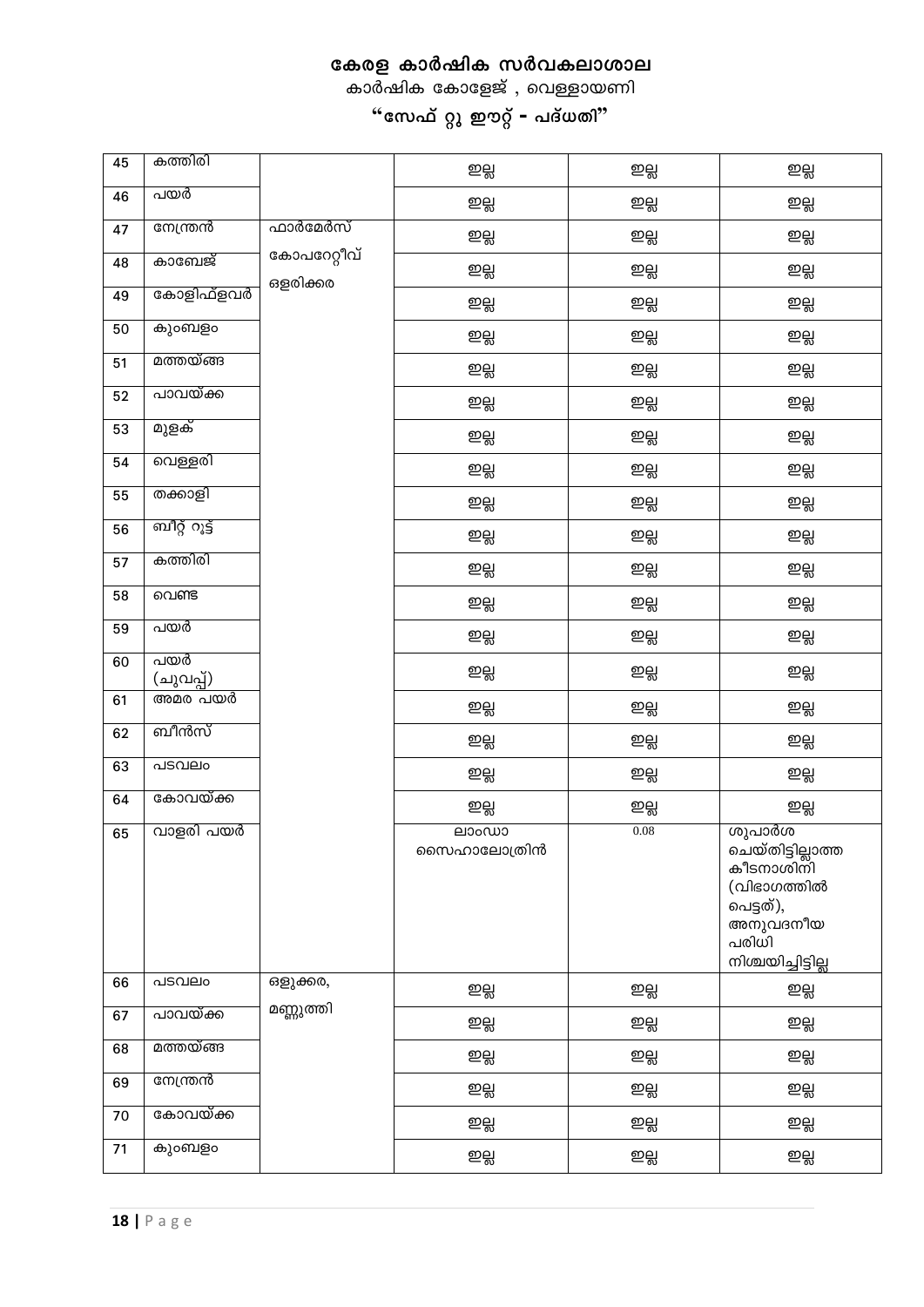കാർഷിക കോളേജ് , വെള്ളായണി

| $\overline{\phantom{a}}$ | പപായ                                       |  | ഇല്ല | ഇല്ല | ഩല<br>≃ನಾ |  |  |
|--------------------------|--------------------------------------------|--|------|------|-----------|--|--|
|                          | <sub>।</sub> മുഴുവൻ സാമ്പിളുകളുടെ എണ്ണം    |  |      |      |           |  |  |
|                          | , കീടനാശിനി കണ്ടെത്തിയ സാമ്പിളുകളുടെ എണ്ണം |  |      |      |           |  |  |

|                         | 9.പാലക്കാട് ജില്ല |                          |                         |                                  |            |  |  |
|-------------------------|-------------------|--------------------------|-------------------------|----------------------------------|------------|--|--|
| നം                      | ഇനം               | സ്ഥലം                    | കണ്ടെത്തിയ<br>കീടനാശിനി | കീടനാശിനിയുടെ<br>അളവ് (പി.പി.എം) | പരാമർശങ്ങൾ |  |  |
| $\mathbf{1}$            | കുംബളം            | നല്ല<br>പച്ച             | ഇല്ല                    | ஜ                                | ஜ்         |  |  |
| $\boldsymbol{2}$        | വെണ്ട             | വെജിറ്റ്ബൽസ്,<br>പട്ടിതര | ഇല്ല                    | ஜ்                               | ഇല്ല       |  |  |
| 3                       | നേന്ത്രൻ          |                          | ஜ்                      | ஜ்                               | ഇല്ല       |  |  |
| $\overline{\mathbf{4}}$ | മത്തയ്ങ്ങ         |                          | ஜ்                      | ஜ்                               | ഇല്ല       |  |  |
| $\overline{5}$          | പാവയ്ക്ക          |                          | ஜ                       | ஜ                                | ഇല്ല       |  |  |
| 6                       | മത്തയ്ങ്ങ         | കന്നംബ്ര                 | ഇല്ല                    | ஜ்                               | ഇല്ല       |  |  |
| $\overline{7}$          | പയർ               | എക്കോഷോപ്പ്              | ഇല്ല                    | ஜத                               | ഇല്ല       |  |  |
| 8                       | വെണ്ട             |                          | ഇല്ല                    | ஜ்                               | ഇല്ല       |  |  |
| $\boldsymbol{9}$        | തക്കാളി           |                          | ஜ்                      | ஜ்                               | ഇല്ല       |  |  |
| 10                      | വെള്ളരി           |                          | ஜ்                      | ஜ்                               | ഇല്ല       |  |  |
| 11                      | കുംബളം            |                          | ஜ்                      | ஜ                                | ஜ்         |  |  |
| 12                      | കുംബളം            | അശ്വതി                   | ஜ்                      | ஜ்                               | ഇല്ല       |  |  |
| 13                      | പയർ               | എക്കോഷോപ്പ്              | ഇല്ല                    | ஜத                               | ഇല്ല       |  |  |
| 14                      | തക്കാളി           | വടക്കാഞ്ചേരി             | ஜ்                      | ஜ்                               | ഇല്ല       |  |  |
| 15                      | വെണ്ട             |                          | ஜ்                      | ஜ்                               | ஜ          |  |  |
| 16                      | വെള്ളരി           |                          | ஜ்                      | ஜத                               | ഇല്ല       |  |  |
| 17                      | മത്തയ്ങ്ങ         |                          | ஜ்                      | ஜத                               | ഇല്ല       |  |  |
| 18                      | മുളക്             | കാർഷിക<br>ക്ഷേമ          | ஜ்                      | ஜ்                               | ഇല്ല       |  |  |
| 19                      | കുംബളം            | വകുപ്പ്, ത്രിത്തല        | ഇല്ല                    | ഇല്ല                             | ഇല്ല       |  |  |
| 20                      | പാവയ്ക്ക          |                          | ஜ்                      | ஜ்                               | ഇല്ല       |  |  |
| 21                      | മത്തയ്ങ്ങ         |                          | ஜ்                      | ஜ்                               | ஜ்         |  |  |
| 22                      | പാവയ്ക്ക          |                          | ஜ்                      | ഇല്ല                             | ஜத         |  |  |
| 23                      | വെണ്ട             |                          | ഇല്ല                    | ஜ                                | ഇല്ല       |  |  |
| 24                      | നേന്ത്രൻ          |                          | ஜ்                      | ஜ்                               | ഇല്ല       |  |  |
| 25                      | പടവലം             | ക്ലിനി കെം               | ഇല്ല                    | ஜ                                | ஜ்         |  |  |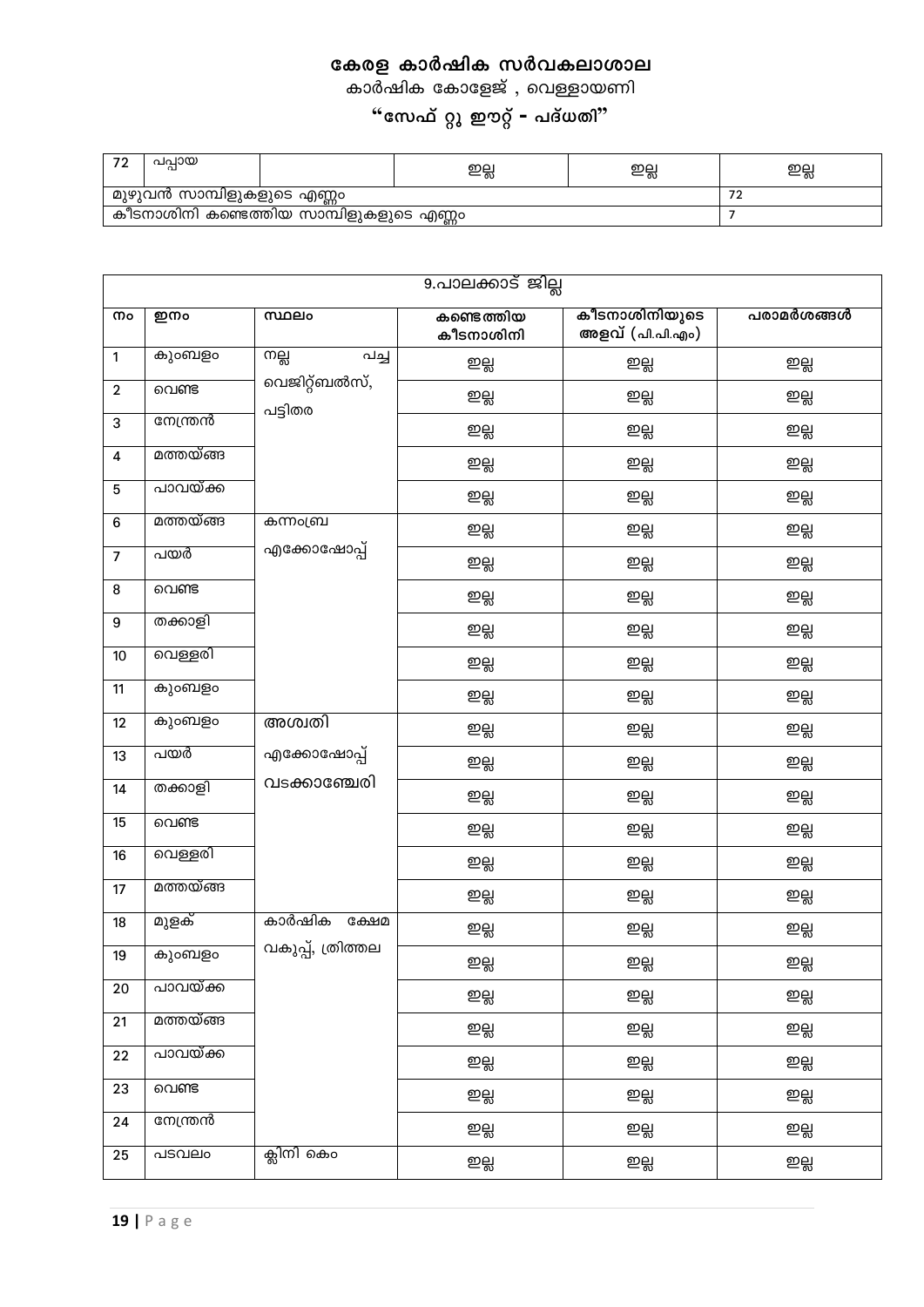|                | 10. മലപ്പുറം ജില്ല |            |                         |                                  |            |  |  |  |
|----------------|--------------------|------------|-------------------------|----------------------------------|------------|--|--|--|
| നം             | ഇനം                | സ്ഥലം      | കണ്ടെത്തിയ<br>കീടനാശിനി | കീടനാശിനിയുടെ<br>അളവ് (പി.പി.എം) | പരാമർശങ്ങൾ |  |  |  |
| 1              | തക്കാളി            | തവനൂർ      | ഇല്ല                    | ഇല്ല                             | ஜத         |  |  |  |
| $\overline{2}$ | കത്തിരി            | വട്ടക്കുളം | ഇല്ല                    | ഇല്ല                             | ஜத         |  |  |  |
| 3              | നേന്ത്രൻ           |            | ഇല്ല                    | ഇല്ല                             | ஜ          |  |  |  |
| 4              | പാവയ്ക്ക           | എടപ്പാൾ    | ഇല്ല                    | ഇല്ല                             | ஜ்         |  |  |  |
| 5              | കോവയ്ക്ക           |            | ഇല്ല                    | ഇല്ല                             | ஜத         |  |  |  |
| 6              | തക്കാളി            |            | ഇല്ല                    | ഇല്ല                             | ஜத         |  |  |  |
| $\overline{7}$ | നേന്ത്രൻ           |            | ஜத                      | ஜத                               | ஜ          |  |  |  |

| 26 | മത്തയ്ങ്ങ                  |                |        | ഇല്ല          | ഇല്ല | ഇല്ല                                                                                                              |
|----|----------------------------|----------------|--------|---------------|------|-------------------------------------------------------------------------------------------------------------------|
| 27 | പാവയ്ക്ക                   |                |        | ஜ             | ஜ்   | ற்கி                                                                                                              |
| 28 | വെണ്ട                      |                |        | ஜ             | ഇല്ല | ஜ                                                                                                                 |
| 29 | കോവയ്ക്ക                   |                |        | ഇല്ല          | ഇല്ല | ற்கி                                                                                                              |
| 30 | മുളക്                      | കോട്ട          | ജംക്ഷൻ | ஜ             | ஜ    | ஜ                                                                                                                 |
| 31 | മുളക്                      | ഹോർടികോർപ്പ്   |        | ഇല്ല          | ஜ    | ഇല്ല                                                                                                              |
| 32 | പയർ                        |                |        | ക്ലോർപയറിഫോസ് | 0.37 | ശുപാർശ<br>ചെയ്തിട്ടില്ലാത്ത<br>കീടനാശിനി (മഞ്ഞ<br>വിഭാഗത്തിൽ<br>പെട്ടത്),<br>അനുവദനീയ പരിധി<br>നിശ്ചയിച്ചിട്ടില്ല |
| 33 | വെണ്ട                      |                |        | ஜ்            | ஜ்   | ஜ்                                                                                                                |
| 34 | തക്കാളി                    |                |        | ஜ             | ஜ    | ஜ்                                                                                                                |
| 35 | പടവലം                      |                |        | ഇല്ല          | ഇല്ല | ஜ்                                                                                                                |
| 36 | വഴുത്ത                     |                |        | ஜ்            | ஜ்   | ஜ                                                                                                                 |
| 37 | പാവയ്ക്ക                   |                |        | മൈഫെൻത്രിൻ    | 0.22 | ശുപാർശ<br>ചെയ്തിട്ടില്ലാത്ത<br>കീടനാശിനി (മഞ്ഞ<br>വിഭാഗത്തിൽ<br>പെട്ടത്),<br>അനുവദനീയ പരിധി<br>നിശ്ചയിച്ചിട്ടില്ല |
| 38 | ബീറ്റ് റൂട്ട്              |                |        | ஜ             | ஜ    | ஜத                                                                                                                |
|    | മുഴുവൻ സാമ്പിളുകളുടെ എണ്ണം |                |        |               |      | 38                                                                                                                |
|    |                            | $\overline{2}$ |        |               |      |                                                                                                                   |

കേരള കാർഷിക സർവകലാശാല കാർഷിക കോളേജ് , വെള്ളായണി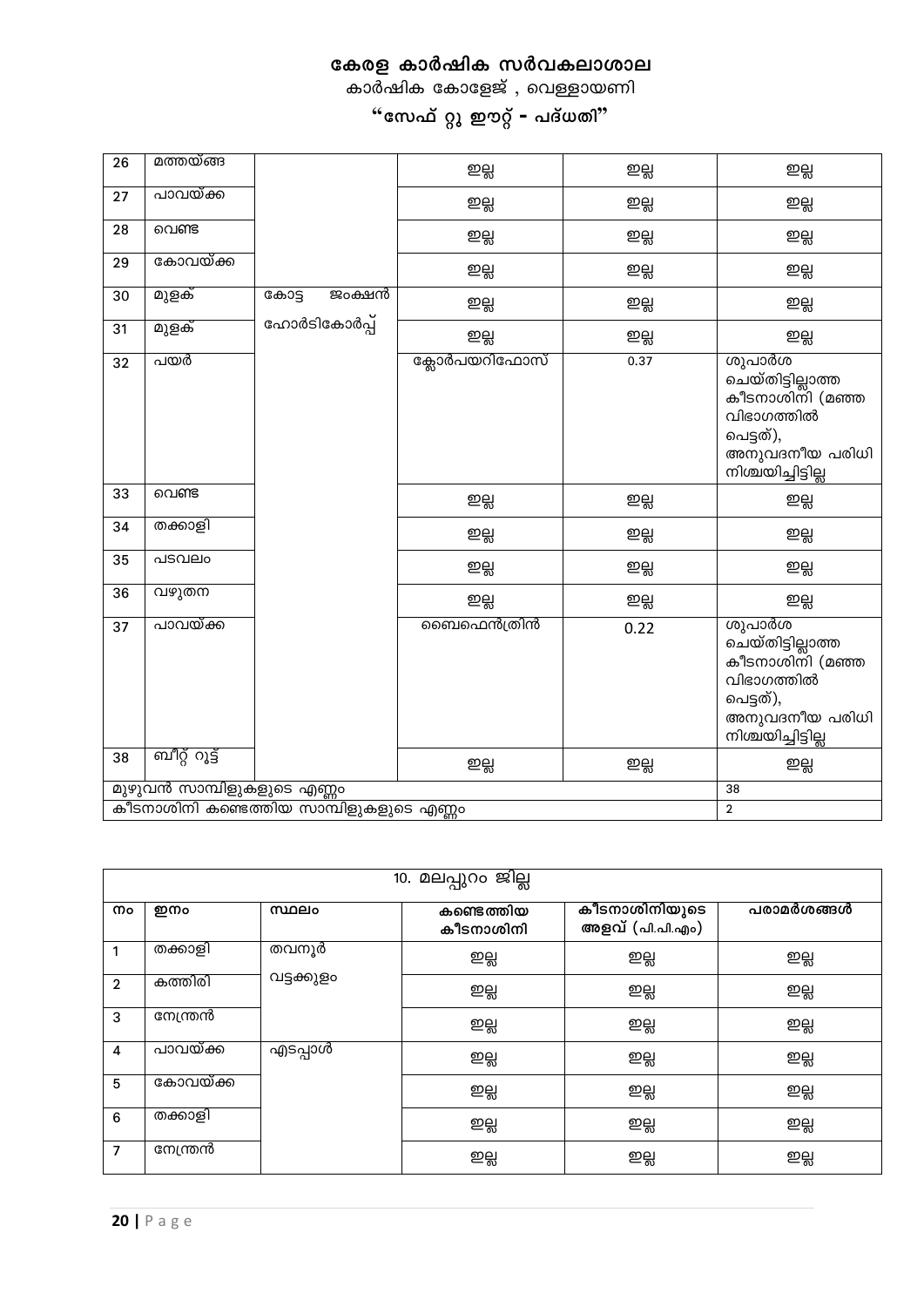കാർഷിക കോളേജ് , വെള്ളായണി

| $\bf 8$ | മത്തയ്ങ്ങ                  |              | ஜ               | ஜ    | ஜ்                                                                                                                   |
|---------|----------------------------|--------------|-----------------|------|----------------------------------------------------------------------------------------------------------------------|
| 9       | വഴുതന                      | എടപ്പാൾ      | ஜ்              | ஜ்   | ஜ்                                                                                                                   |
| 10      | പടവലം                      |              | ஜ               | ஜ    | ஜ்                                                                                                                   |
| 11      | വെള്ളരി                    | നന്നാമുക്ക്  | ஜ்              | ഇല്ല | ஜ                                                                                                                    |
| 12      | പാവയ്ക്ക                   |              | ഇമിഡാക്ലോപ്രിഡ് | 0.38 | ശുപാർശ<br>ചെയ്തിട്ടില്ലാത്ത<br>കീടനാശിനി (മഞ്ഞ<br>വിഭാഗത്തിൽ<br>പെട്ടത്),<br>അനുവദനീയ<br>പരിധി<br>നിശ്ചയിച്ചിട്ടില്ല |
| 13      | മത്തയ്ങ്ങ                  |              | ஜ்              | ஜ    | ஜ்                                                                                                                   |
| 14      | കുംബളം                     |              | ஜ               | ஜ    | ஜ்                                                                                                                   |
| 15      | പയർ                        |              | ஜ               | ஜ    | ஜ்                                                                                                                   |
| 16      | വെണ്ട                      |              | ற்கி            | ஜ    | ஜ்                                                                                                                   |
| 17      | തക്കാളി                    |              | ஜ               | ഇല്ല | ஜ                                                                                                                    |
| 18      | കാബേജ്                     |              | ഇല്ല            | ஜ    | ஜ்                                                                                                                   |
| 19      | കോളിഫ്ളവർ                  |              | ஜ               | ஜ    | ஜ்                                                                                                                   |
| 20      | തക്കാളി                    | ആലംങ്ങൂർ     | ഇല്ല            | ஜ    | ஜ்                                                                                                                   |
| 21      | വെള്ളരി                    |              | ஜ்              | ഇല്ല | ஜ                                                                                                                    |
| 22      | വഴുതന                      |              | ஜ்              | ஜ    | ஜ                                                                                                                    |
| 23      | മുളക്                      |              | ஜ               | ஜ    | ஜ்                                                                                                                   |
| 24      | കാബേജ്                     |              | ഇല്ല            | ஜ    | ஜ்                                                                                                                   |
| 25      | ചീര                        |              | ഇല്ല            | ഇല്ല | ஜ                                                                                                                    |
|         | മുഴുവൻ സാമ്പിളുകളുടെ എണ്ണം |              |                 |      | 25                                                                                                                   |
|         |                            | $\mathbf{1}$ |                 |      |                                                                                                                      |

|    | 11. കോഴിക്കോട് ജില്ല |            |                         |                                  |                                                                                            |  |  |  |
|----|----------------------|------------|-------------------------|----------------------------------|--------------------------------------------------------------------------------------------|--|--|--|
| നം | ഇനം                  | സ്ഥലം      | കണ്ടെത്തിയ<br>കീടനാശിനി | കീടനാശിനിയുടെ<br>അളവ് (പി.പി.എം) | പരാമർശങ്ങൾ                                                                                 |  |  |  |
|    | വെണ്ട                | കോഴിക്കോട് | ഇല്ല                    | ஜத                               | ஜ்                                                                                         |  |  |  |
| 2  | പയർ                  |            | അസഫേറ്റ്                | 0.25                             | ശുപാർശ<br>ചെയ്തിട്ടില്ലാത്ത<br>കീടനാശിനി (നീല<br>വിഭാഗത്തിൽ<br>പെട്ടത്),<br>അനുവദനീയ പരിധി |  |  |  |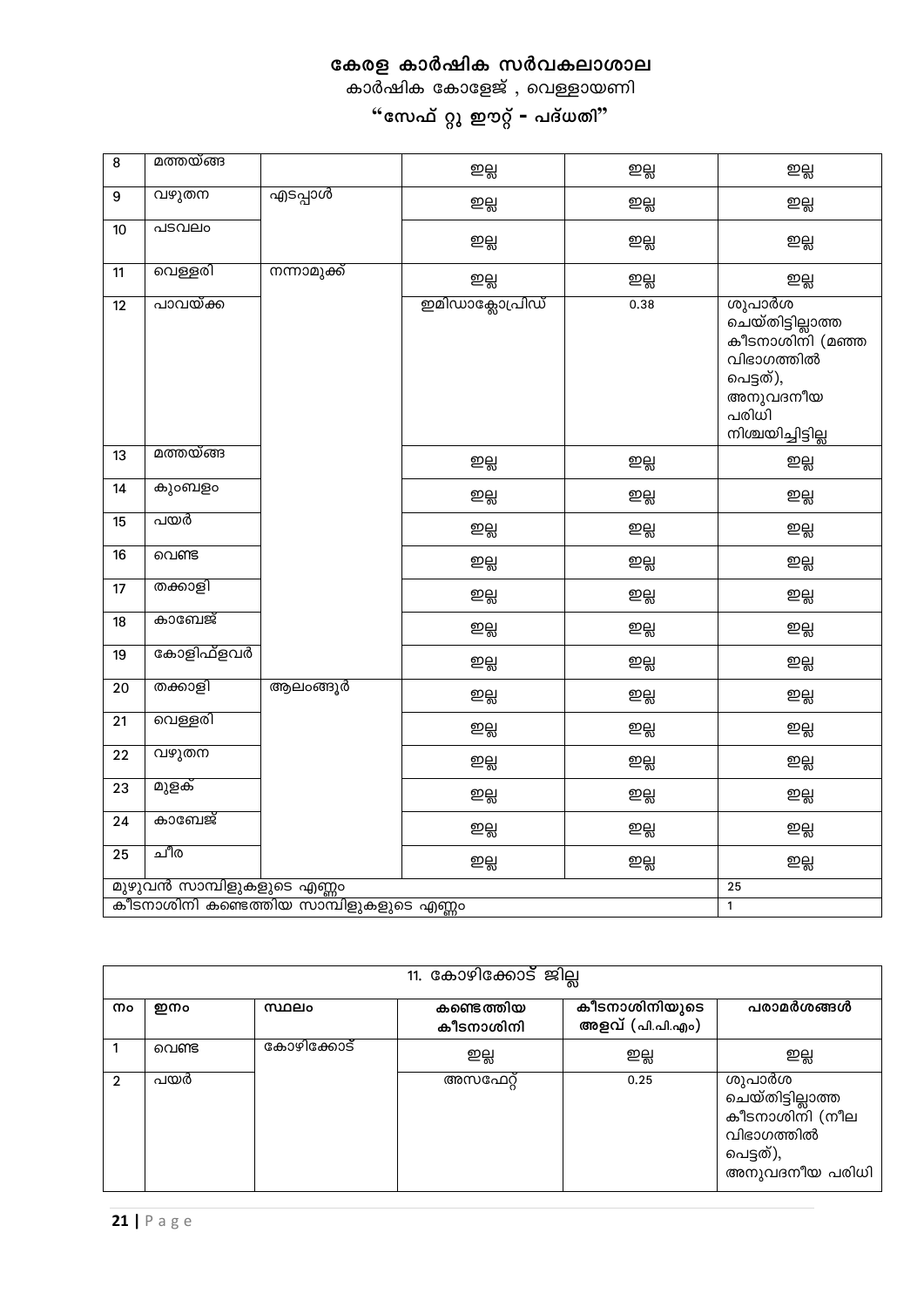കാർഷിക കോളേജ് , വെള്ളായണി

"സേഫ് റ്റു ഈറ്റ് – പദ്ധതി"

|   |                                          |                                                       |      | നിശ്ചയിച്ചിട്ടില്ല                                                                                                |
|---|------------------------------------------|-------------------------------------------------------|------|-------------------------------------------------------------------------------------------------------------------|
|   |                                          | പ്രോഫെനോഫോസ്<br>(കേരളത്തിൽ<br>നിരോധിച്ച<br>കീടനാശിനി) | 0.13 | ശുപാർശ<br>ചെയ്തിട്ടില്ലാത്ത<br>കീടനാശിനി (മഞ്ഞ<br>വിഭാഗത്തിൽ<br>പെട്ടത്),<br>അനുവദനീയ പരിധി<br>നിശ്ചയിച്ചിട്ടില്ല |
| 3 | പാവയ്ക്ക                                 | ஜத                                                    | ஜத   | ഇല്ല                                                                                                              |
|   | മുഴുവൻ സാമ്പിളുകളുടെ എണ്ണം               | 3                                                     |      |                                                                                                                   |
|   | കീടനാശിനി കണ്ടെത്തിയ സാമ്പിളുകളുടെ എണ്ണം |                                                       |      |                                                                                                                   |

| 12. കണ്ണൂർ ജില്ല |                                          |        |                         |                                  |            |  |
|------------------|------------------------------------------|--------|-------------------------|----------------------------------|------------|--|
| നം               | ഇനം                                      | സ്ഥലം  | കണ്ടെത്തിയ<br>കീടനാശിനി | കീടനാശിനിയുടെ<br>അളവ് (പി.പി.എം) | പരാമർശങ്ങൾ |  |
|                  | ബീറ്റ് റൂട്ട്                            | കണ്ണൂർ | ഇല്ല                    | ഇല്ല                             | ഇല്ല       |  |
| $\overline{2}$   | കാരറ്റ്                                  |        | ஜ                       | ஜத                               | ஜ          |  |
| 3                | വെണ്ട                                    |        | ஜ                       | ஜ                                | ஜ          |  |
| 4                | പച്ച മുളക്                               |        | ஜ                       | ஜத                               | ஜ          |  |
|                  | മുഴുവൻ സാമ്പിളുകളുടെ എണ്ണം               | 4      |                         |                                  |            |  |
|                  | കീടനാശിനി കണ്ടെത്തിയ സാമ്പിളുകളുടെ എണ്ണം | 0      |                         |                                  |            |  |

|    | 13. കാസർഗോഡ് ജില്ല |                         |      |      |      |  |  |  |
|----|--------------------|-------------------------|------|------|------|--|--|--|
| 1  | ற்று               | ക്യഷിഭവൻ                | ഇല്ല | ஜ்   | ஜத   |  |  |  |
| 2  | വെ                 | ചെറുവത്തൂർ              | ഇല്ല | ஜ்   | ഇല്ല |  |  |  |
| 3  | പച്ച മുളക്         |                         | ஜ்   | ஜத   | ஜ்   |  |  |  |
| 4  | വെള്ളരി            |                         | ஜ    | ஜத   | ஜ    |  |  |  |
| 5  | ബീട്രൂട്ട്         |                         | ഇല്ല | ஜத   | ஜ்   |  |  |  |
| 6  | നേന്ത്രൻ           |                         | ஜத   | ஜத   | ஜ    |  |  |  |
| 7  | തക്കാളി            |                         | ஜத   | ஜத   | ஜ    |  |  |  |
| 8  | മുരിങ്ങ്യക്ക       |                         | ஜத   | ஜத   | ஜ    |  |  |  |
| 9  | ചേന                |                         | ஜத   | ஜத   | ஜ    |  |  |  |
| 10 | ഉരുളക്കിഴങ്ങു      |                         | ஜத   | ஜத   | ஜ    |  |  |  |
| 11 | വെള്ളരി            | ക്യഷിഭവൻ<br>കാഞ്ഞങ്ങാട് | ഇല്ല | ஜத   | ഇല്ല |  |  |  |
| 12 | തക്കളി             |                         | ഇല്ല | ஜத   | ஜ    |  |  |  |
| 13 | പാവയ്ക്ക           |                         | ഇല്ല | ഇല്ല | ഇല്ല |  |  |  |

22 |  $P$  a g e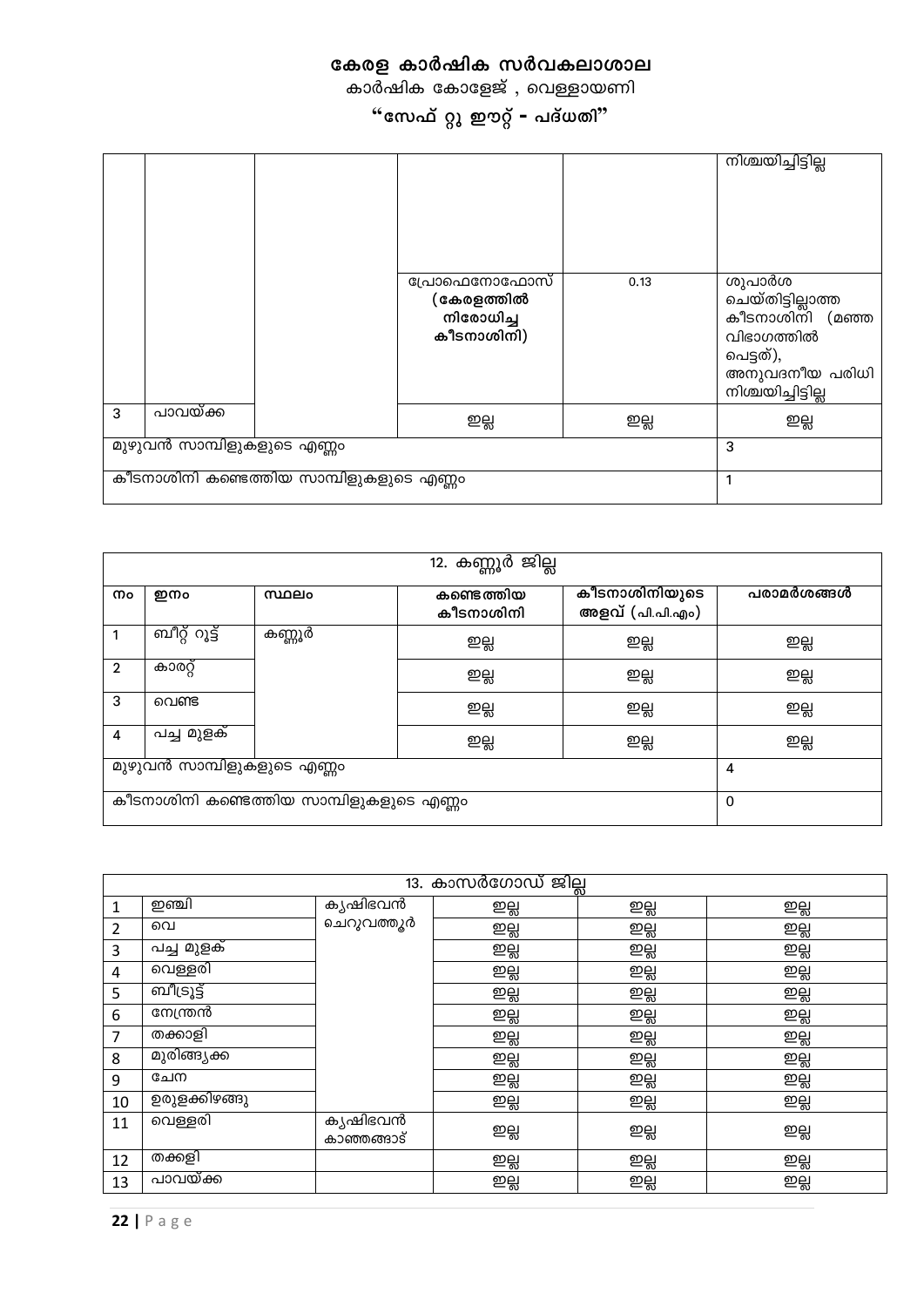കാർഷിക കോളേജ് , വെള്ളായണി

 $\cdot$ "സേഫ് റ്റു ഈറ്റ് <del>-</del> പദ്ധതി"

| 14 | നേന്ത്രൻ                                                                    |                          | ஜ                                                  | ஜ்          | ஜ                                                                                                                  |
|----|-----------------------------------------------------------------------------|--------------------------|----------------------------------------------------|-------------|--------------------------------------------------------------------------------------------------------------------|
| 15 | മത്തങ്ങ്യ                                                                   |                          | ஜ                                                  | ഇല്ല        | ஜ                                                                                                                  |
| 16 | ഉരുളക്കിഴങ്ങു                                                               |                          | ஜ                                                  | ஜ           | ஜ                                                                                                                  |
| 17 | കോവയ്ക്ക                                                                    |                          | ஜ                                                  | ஜ்          | ஜ                                                                                                                  |
| 18 | കറിവേപ്പില                                                                  |                          | ഇല്ല                                               | ஜத          | ഇല്ല                                                                                                               |
| 19 | പാഷ്ൻ ഫ്രൂട്ട്                                                              | കാഞ്ഞങ്ങാട്<br>എകോഷോപ്പ് | ഇല്ല                                               | ഇല്ല        | ഇല്ല                                                                                                               |
| 20 | പാവയ്ക്ക                                                                    | നീലേശ്വരം                | ஜ                                                  | ஜ்          | ஜ்                                                                                                                 |
| 21 | തക്കളി                                                                      | ബ്ലോക്ക്<br>ഫെടറെഷൻ      | ஜ                                                  | <u>ഇല്ല</u> | ஜ                                                                                                                  |
| 22 | പച്ച മുളക്                                                                  | സമിതി                    | ക്ലോര്പvയറിഫോ<br>സ്                                | 0.05        | ശുപാർശ<br>ചെയ്തിട്ടില്ലാത്ത<br>കീടനാശിനി<br>(മഞ്ഞവിഭാഗത്തിൽ<br>പെട്ടത്), അനുവദനീയ<br>പരിധി നിശ്ചയിച്ചിട്ടില്ല      |
| 23 | പയർ                                                                         |                          | കാർബൻഡാസിം                                         | 0.066       | ശുപാർശ<br>ചെയ്തിട്ടില്ലാത്ത<br>കീടനാശിനി (പച്ച<br>വിഭാഗത്തിൽ പെട്ടത്),<br>അനുവദനീയ പരിധി                           |
|    |                                                                             |                          |                                                    |             |                                                                                                                    |
| 24 | കോവയ്ക്ക                                                                    |                          |                                                    |             | നിശ്ചയിച്ചിട്ടില്ല                                                                                                 |
| 25 | ற்ணி                                                                        |                          | ஜத                                                 | ஜ           | ஜத                                                                                                                 |
| 26 | പീച്ചിങ്ങ്യ                                                                 |                          | ஜ<br>അസഫേറ്റ്                                      | ஜ்<br>1.57  | ஜ<br>ശുപാർശ<br>ചെയ്തിട്ടില്ലാത്ത<br>കീടനാശിനി<br>(മഞ്ഞവിഭാഗത്തിൽ<br>പെട്ടത്), അനുവദനീയ<br>പരിധി നിശ്ചയിച്ചിട്ടില്ല |
|    |                                                                             |                          | കാർബൻഡാസിം                                         | 0.13        | ശുപാർശ<br>ചെയ്തിട്ടില്ലാത്ത<br>കീടനാശിനി (പച്ച<br>വിഭാഗത്തിൽ പെട്ടത്),<br>അനുവദനീയ പരിധി                           |
| 27 | സലാഡ് വ <u>െള്</u> ളരി                                                      | നീലേശ്വരം                |                                                    |             | നിശ്ചയിച്ചിട്ടില്ല                                                                                                 |
| 28 | വെള്ളരി                                                                     | കൃഷിഭവൻ                  | $\underline{\mathfrak{D}}\underline{\mathfrak{D}}$ | <u>ഇല്ല</u> | <u>ഇല്ല</u>                                                                                                        |
| 29 | നേന്ത്രൻ                                                                    |                          | ஜ                                                  | ஜ்          | ஜ                                                                                                                  |
| 30 | ചേന                                                                         |                          | ஜ<br>ஜ்                                            | ஜ்<br>ഇല്ല  | ഇല്ല<br>ഇല്ല                                                                                                       |
|    | മുഴുവൻ സാമ്പിളുകളുടെ എണ്ണം<br>.<br>കീടനാശിനി കണ്ടെത്തിയ സാമ്പിളുകളുടെ എണ്ണം |                          |                                                    |             | 30                                                                                                                 |

|                                          | <u>14. വയനാട് ജില്ല</u> |           |    |      |      |  |  |  |
|------------------------------------------|-------------------------|-----------|----|------|------|--|--|--|
|                                          | വഴുതന                   | പുൽ പള്ളി | ஜத | ഇല്ല | ഇല്ല |  |  |  |
|                                          | കാരറ                    | കൃഷിഭവൻ   | ஜத | ஜ    | ஜ்   |  |  |  |
| 3                                        | കാബേജ്                  |           | ஜ் | ஜத   | ஜ    |  |  |  |
|                                          | പാവയ്ക്ക                |           | ஜ  | ஜ    | ഇല്ല |  |  |  |
| 5                                        | കോവയ്ക്ക                |           | ஜத | ஜத   | ஜ்   |  |  |  |
| മുഴുവൻ സാമ്പിളുകളുടെ എണ്ണം               |                         |           |    |      |      |  |  |  |
| കീടനാശിനി കണ്ടെത്തിയ സാമ്പിളുകളുടെ എണ്ണം |                         |           |    |      |      |  |  |  |